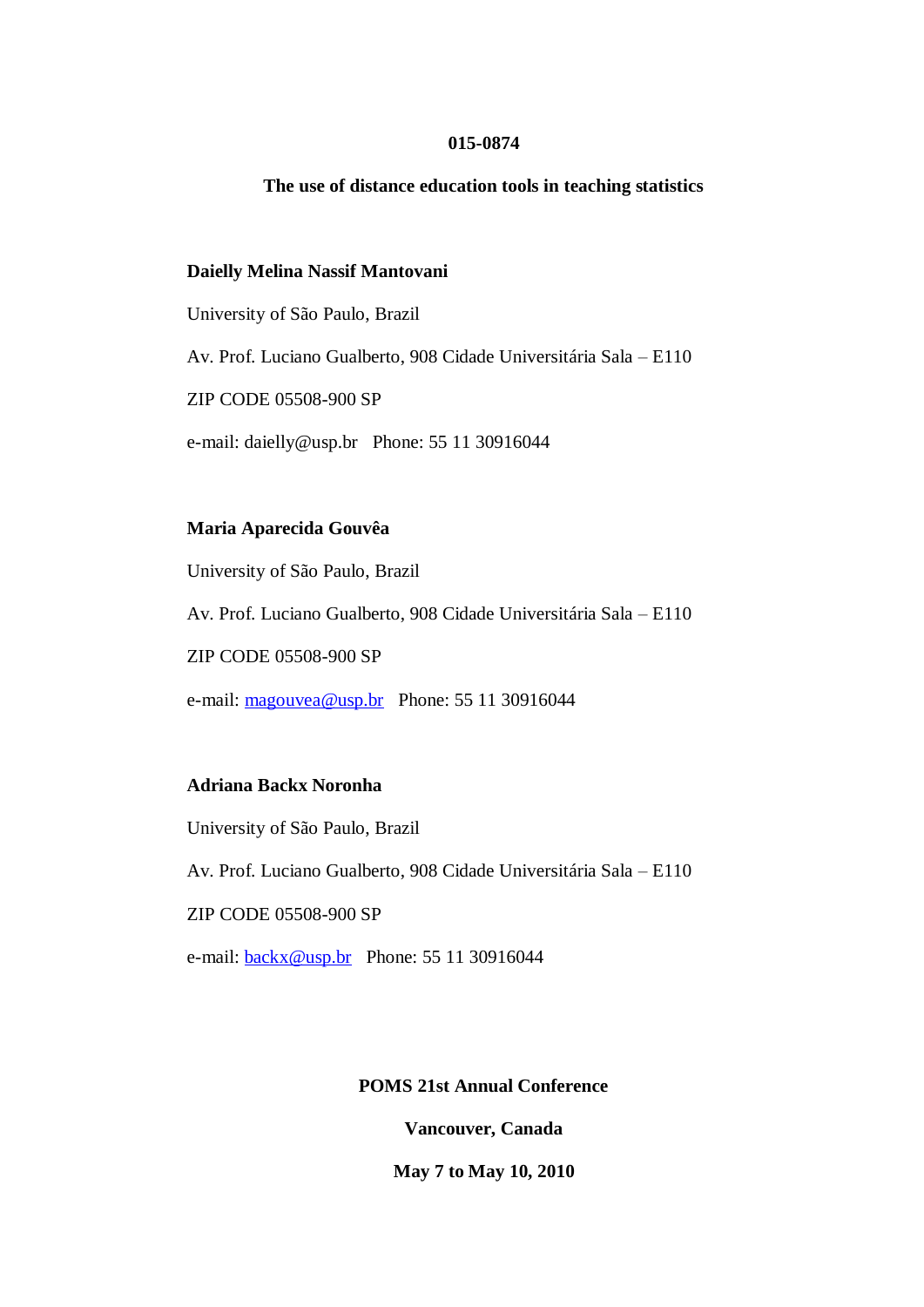# **Abstract**

This article aims to assess the use of distance education tools in teaching statistics applied to administration. In order to reach this objective, a partially offline discipline was focused on. Digital instructional materials and some interactions via the Forum, chat, e-mail and polls were provided in this study. Most students accessed texts and tutorials available; however, the glossary was little used. Among the tools of communication, there was intense participation in forums and e-mail and low participation in chat. There was participation of the majority of students in the polls proposals. Generally, the use of distance education was successful in the discipline addressed, which shows that the use of technology in teaching statistics is viable and can turn more flexible the educational process.

**Key-words**: distance education; e-learning; teaching of statistics; online communication; digital content

### **1 Introduction**

In the field of administration, there is a notorious difficulty on the part of students and faculty alike in the learning and teaching of Statistics. According to Nolan and Speed (1999), students find it difficult to apply the concepts of statistics acquired in class to their activities at work, as well as to actual problems, or even to the other disciplines in their courses. This stems from the fact that they are unable to correlate the use of statistics and the actual situations that are typical in their professional activities.

The development of technological environments, coupled with the advent of Internet, has fostered a considerable expansion in the field of education, and distance learning has become a natural trend among the academic institutions. According to Borba and Ayrosa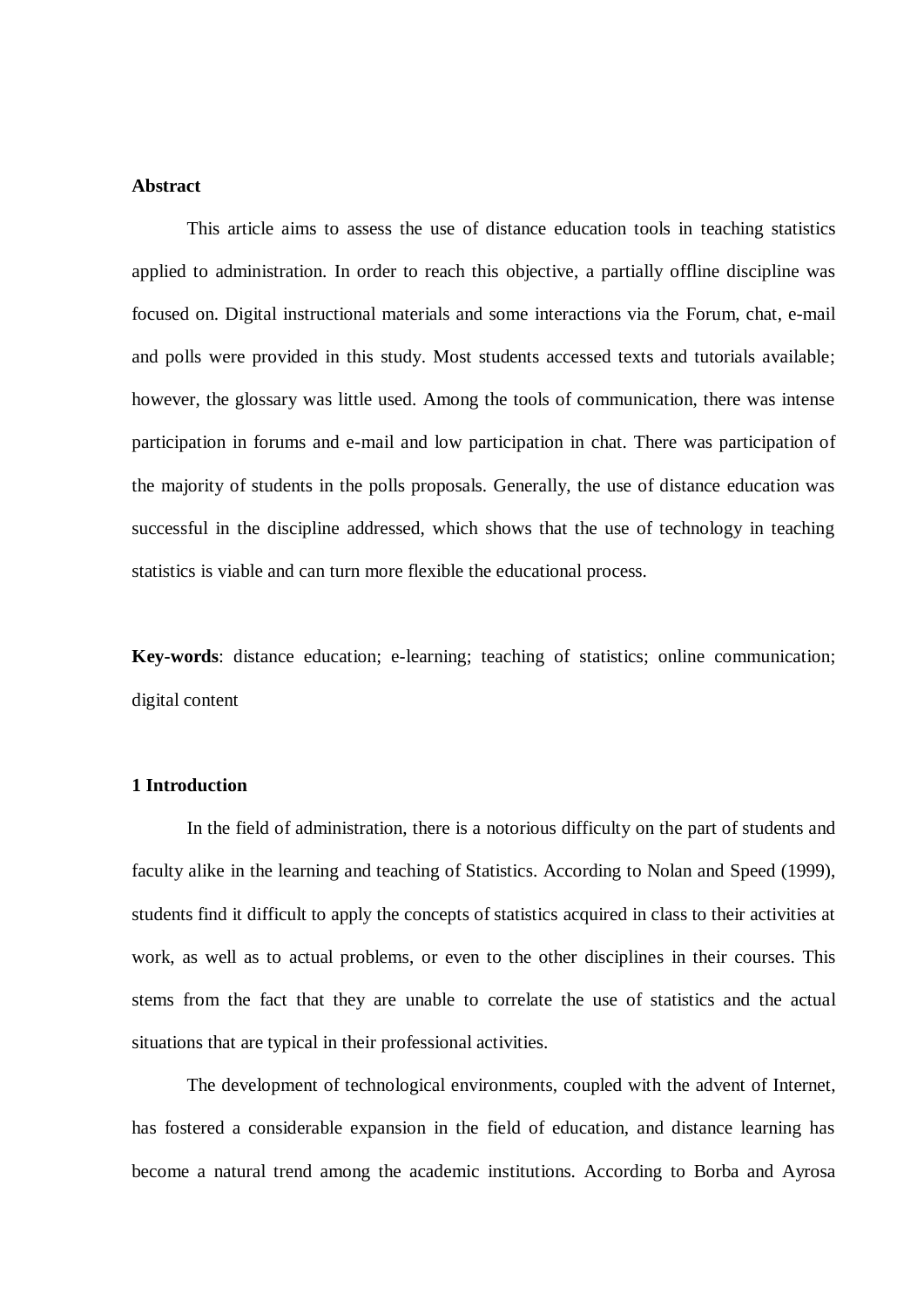(2001), educators can no longer ignore the use of technology for their teaching activities, since the future generations of students will most certainly be computer literate already at the start of their educational process. Thus, traditional classroom instruction needs to be modernized and become more flexible (BORBA; AYROSA, 2001).

Yet, adapting to this teaching methodology is no simple matter, nor does it occur immediately, especially in the case of a discipline in the area of quantitative methods. Pan (2003) has pointed to the fact that computer technology has revolutionized the way statistics is taught, through the use of different media as the Internet and the World Wide Web. The strength in the use of technology lies in the students' involvement in their own learning process, which, in turn, also encourages them to study. Within this context, faculty members not only share the control of the teaching-learning process with the learners, but also pay close attention to each student's individual progress (PAN, 2003).

In this regard, the distance education tools (*EAD in Portuguese*) propose a change in the educational paradigm, by encouraging collaborative learning through online interaction between student/content, student/student and student/faculty (PINHEIRO, 2002). Such interaction is regarded as critical for the success of online courses, since it promotes discussion, reduces the feeling of isolation and distance and expands the contact between students and faculty.

In order to gain a better understanding of the teaching-learning process of statistics, a case study was developed to analyze the use of distance education tools for the teaching of statistics applied to administration courses. This analysis was based on a hybrid discipline of statistics, offered in the first semester of 2007 by School of Economics, Business and Accountancy in Ribeirão Preto, University of São Paulo, (FEA-RP/USP). The course made use of online contents, surveys and forum discussions, as well as chats.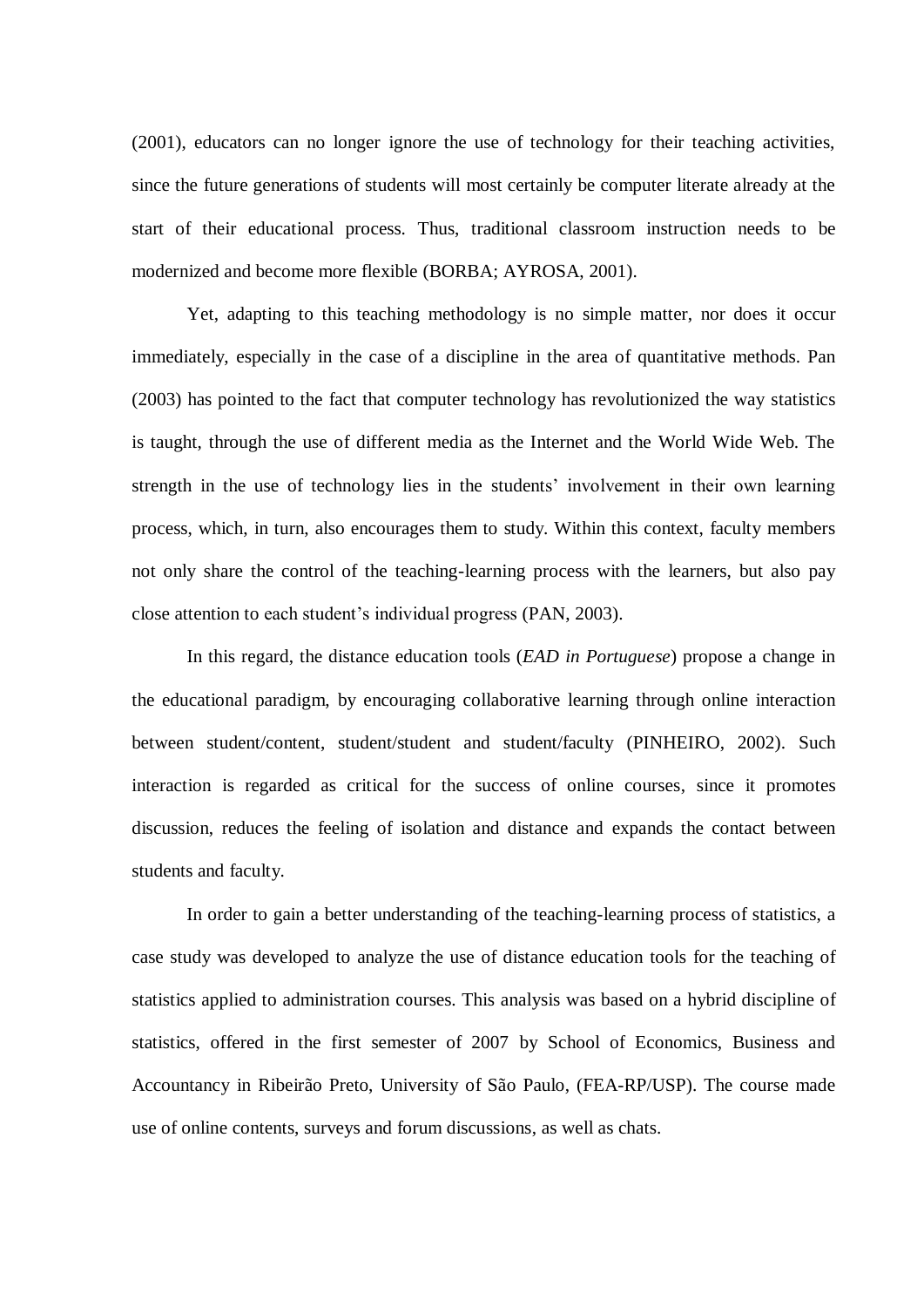### **2 Review of the literature**

This section presents a review of the literature on distance education, e-learning and computer-mediated communication.

# **2.1 Characteristics of distance education**

In accordance with Decree number 2494/98, distance education is a form of education that 'permits self-directed learning, mediated through didactic resources that are systematically organized, presented on different information support systems, used in isolation or in a combined form, and transmitted through several communication media' (BRASIL, 1998).

Contrary to common belief, distance education has been around for quite some time. The first such modality appeared in England in 1840 in the format of a course delivered through the mail. Since then, this resource has been used in other parts of the world, and other types of distance learning have emerged, as for example, education via radio, which has allowed nomad people to have access to education (VIGNERON, 2005).

With the advent of television, new distance learning tools have appeared, as for example: videocassettes, satellite TV, cable TV, video-conference, CD-ROM and Internet (VIGNERON, 2005).

According to Rodrigues (2004), five generations may be outlined as regards distance learning, and each one of them has, in turn, included the media used by the previous generation. As a rule, the communication tools set the limit between one generation and the next. Table 1 presents a description of the five generations in distance learning (RODRIGUES, 2004).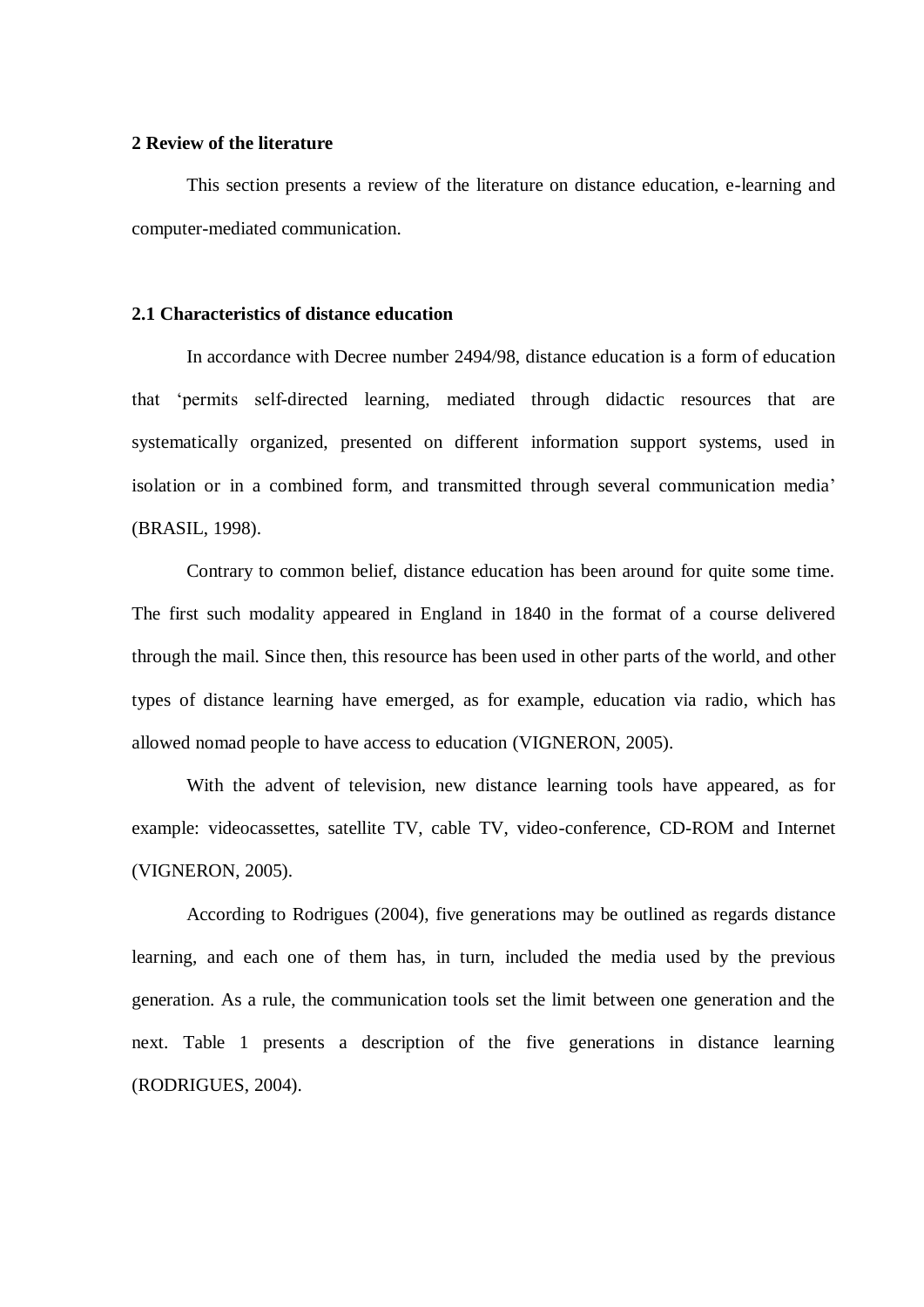| Generation      | Date              | Characteristics                                                              |
|-----------------|-------------------|------------------------------------------------------------------------------|
| 1 <sup>st</sup> | <b>Until 1970</b> | Courses by mail. Communication was established only through the use of       |
|                 |                   | printed materials, normally a study guide and exercises forwarded by mail.   |
| 2 <sup>nd</sup> | 1970              | The first open universities appeared, with systematized design and           |
|                 |                   | implementation of distance education courses, using: printed materials;      |
|                 |                   | open TV and radio broadcasts; audio and video tapes, and student/tutor       |
|                 |                   | interaction by phone or at tutoring centers.                                 |
| $3^{\text{rd}}$ | 1990              | Computers were used with multimedia workstations and conference              |
|                 |                   | networks.                                                                    |
| 4 <sup>th</sup> | 2000              | The rise in computer processing capacity and in the speed of transmission    |
|                 |                   | lines facilitated content presentation and interaction. Access to data bases |
|                 |                   | and electronic libraries.                                                    |
| 5 <sup>th</sup> | To the            | Use of wireless equipment and efficient transmission lines. Organization     |
|                 | present           | and reuse of contents.                                                       |

Table 1. Generations of distance education

Source: Rodrigues (2004, p.54).

Pinheiro (2002) has stated that, in the case of distance learning, the relationship between faculty and students, as well as between the students themselves, is always mediated by some type of synchronous or asynchronous media, with different levels of interaction. Thus, it is important to define the media most usually found in distance education courses (Table 2).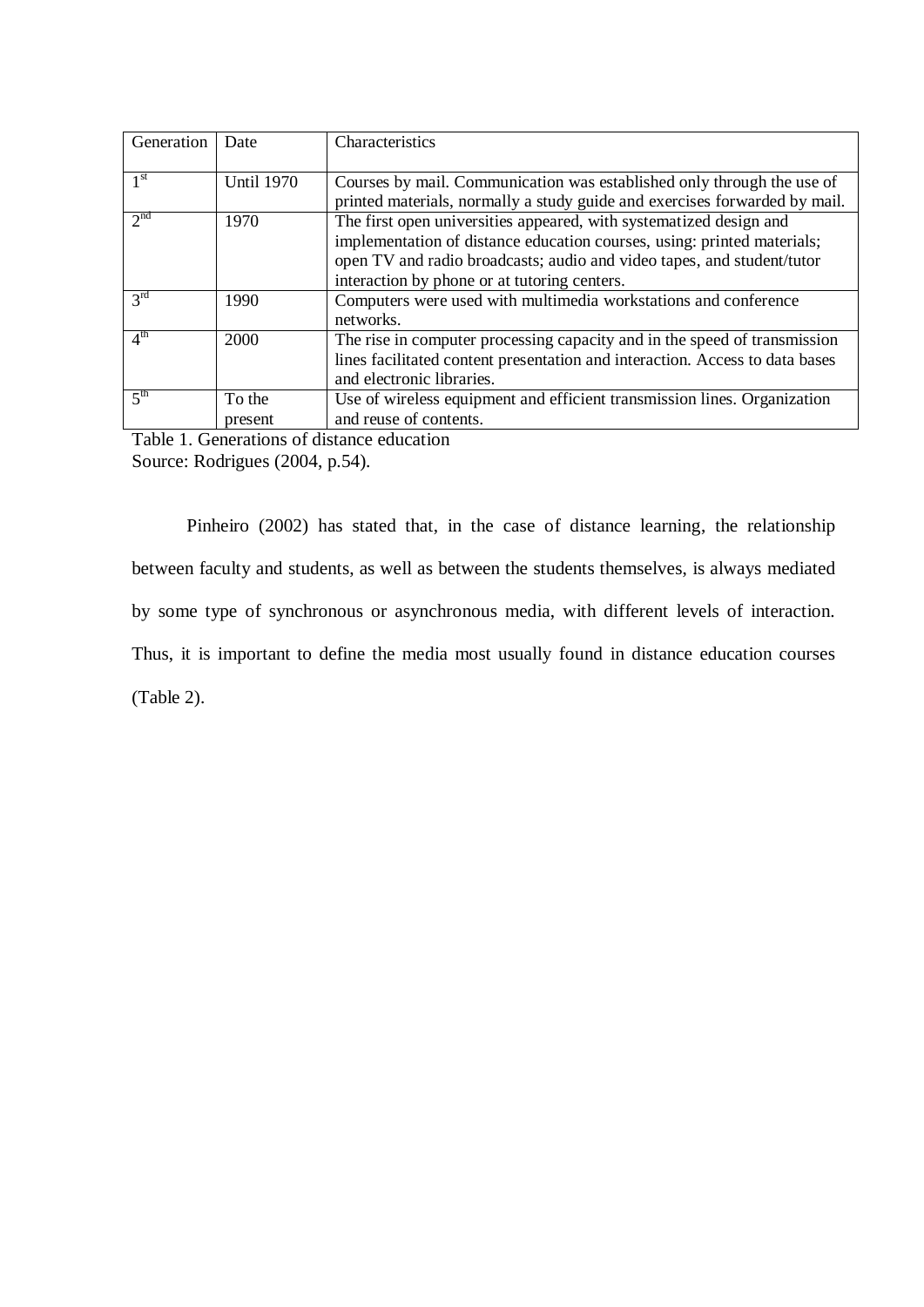| Media           | Characteristics                                                                      |
|-----------------|--------------------------------------------------------------------------------------|
| Print media     | - This is a unidirectional medium that can be easily utilized anywhere, but its      |
|                 | main drawback is the lack of interaction.                                            |
| Video           | - This is very valuable material to complement the print media. It is easy to        |
|                 | handle, and it helps reduce the student's isolation as well as create empathy.       |
| Teleconference  | - Live transmission, via satellite, of lectures and presentations, in which the      |
|                 | faculty member or speaker works in a TV studio, and the students receive the TV      |
|                 | images on a specific channel at a predetermined time. Students may interact by       |
|                 | telephone or via fax or e-mail.                                                      |
| Videoconference | - This is the medium closest to the traditional classroom because it allows real-    |
|                 | time interaction and people may see and hear each other simultaneously.              |
|                 | - Videoconferences can be held in rooms especially prepared for this purpose, or     |
|                 | through the Internet, with the use of webcams with microphones and personal          |
|                 | computers.                                                                           |
| Computer        | - This is one of the media that has added great potential to distance education, as  |
|                 | all the other media can be reproduced on a computer, as for example, text, video,    |
|                 | sound, images, etc.                                                                  |
| Internet        | - Using the Internet on the World Wide Web promotes easy access, reduces             |
|                 | costs, allows course customization, reinforces faculty/student and student/student   |
|                 | communication, makes corrections and updates fairly easy and facilitates giving      |
|                 | feedback to the students.                                                            |
| Virtual reality | - It permits interaction with the virtual environment and its objects, as if they    |
|                 | were real. This occurs by means of space/time simulations, which allow the           |
|                 | student to interact in a 3D environment.                                             |
| Audio           | - Tapes and CDs are inexpensive, easy to reproduce, use and carry.                   |
|                 | - They are very useful for distribution during presentations and discussion          |
|                 | panels; however, they do not offer a great deal of interaction or any visual         |
|                 | elements.                                                                            |
| Radio           | - Radio is easy to use and, from an educational perspective, it may also fill in for |
|                 | an absent faculty member.                                                            |

Table 2. Most important media in Distance Education Source: The authors, based on Pinheiro (2002).

According to Nunes (1993), the main characteristics of distance education are as

follows:

- Scattering of the student body, i.e. the physical distance between faculty and students;

distance education opens up the possibility of attending to the needs of people in distant

locations and to those who may have time constraints;

- The use of technical means of communication to bring together faculty and students and

convey the educational content;

- Planned two-way communication between faculty and students, which encourages dialogue;

- Mainly adult students, which underscores their individual experience;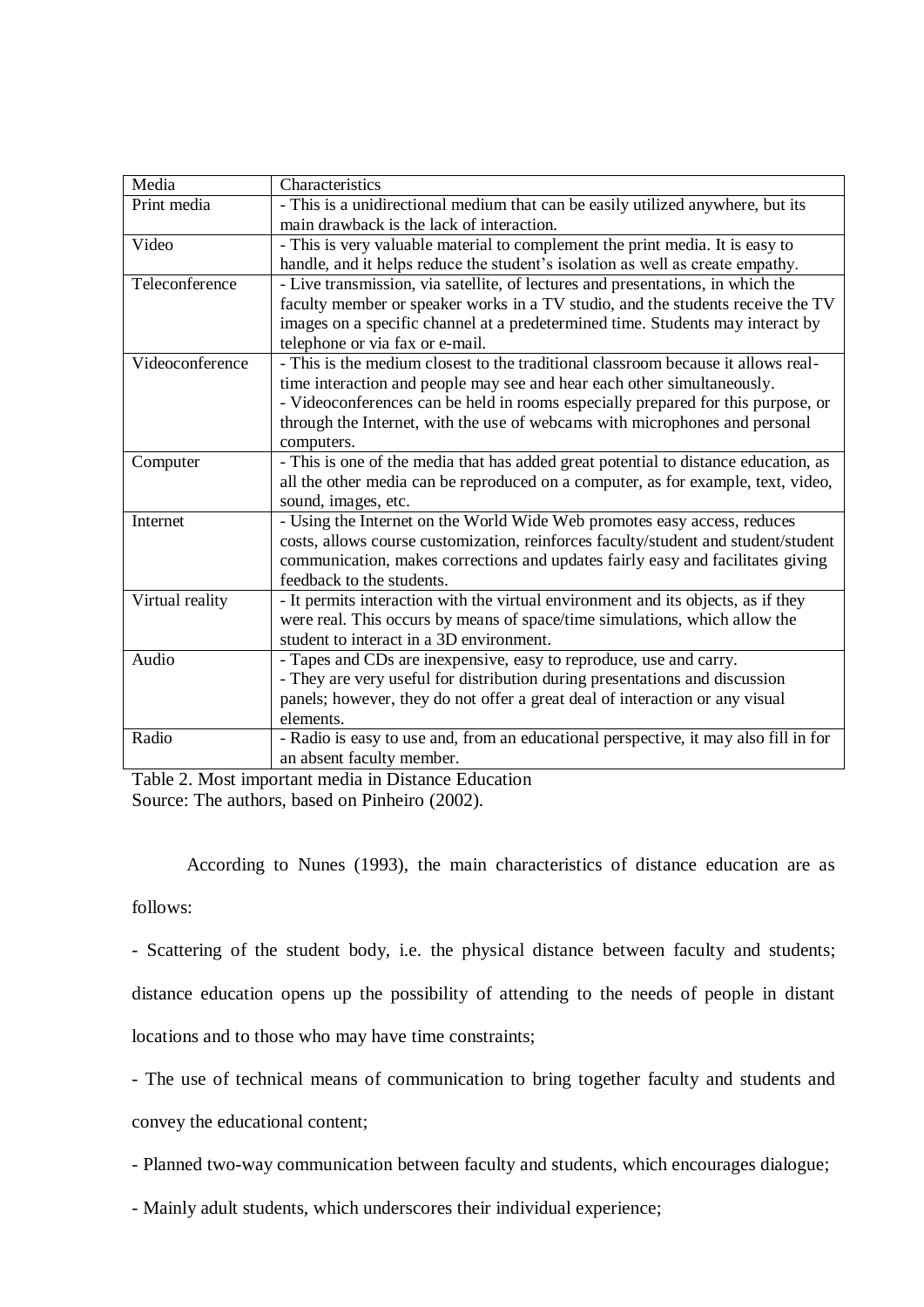- Self-education courses: the teaching-learning process is no longer centered on the faculty but rather on the student. Content materials should emphasize the development of critical and analytical thinking;

- Previously prepared courses that combine different resources, as for example, texts for printing, magazines, books, radio, TV, films, computer materials, etc. Furthermore, the production of materials is centralized.

- The use of mass communication makes the course available to a large number of students in many different locations;

- Customized studies allow students to follow the course at their own pace and according to their individual characteristics;

- Rising use of information and communication technology;

- Courses developed by multi-disciplinary teams;

- Distance education demands a large initial investment in technology and in the development of high-quality materials;

- It tends to adopt flexible curricular structures, allowing it to adapt better to the possibilities and expectations of the individual students.

Distance education proposes a change in paradigm, by which traditional classroom education is substituted for a collaborative learning approach. This type of learning results from a continuous effort to create and maintain a relationship shared between the group members (PINHEIRO, 2002). This proposal of collaborative learning contributes towards the development of virtual learning communities. A characteristic that is common to these communities is the interaction that takes place by means of computer-mediated communication tools. With the use of these tools, opinions and ideas are shared and cohesive groups are also created. (PINHEIRO, 2002).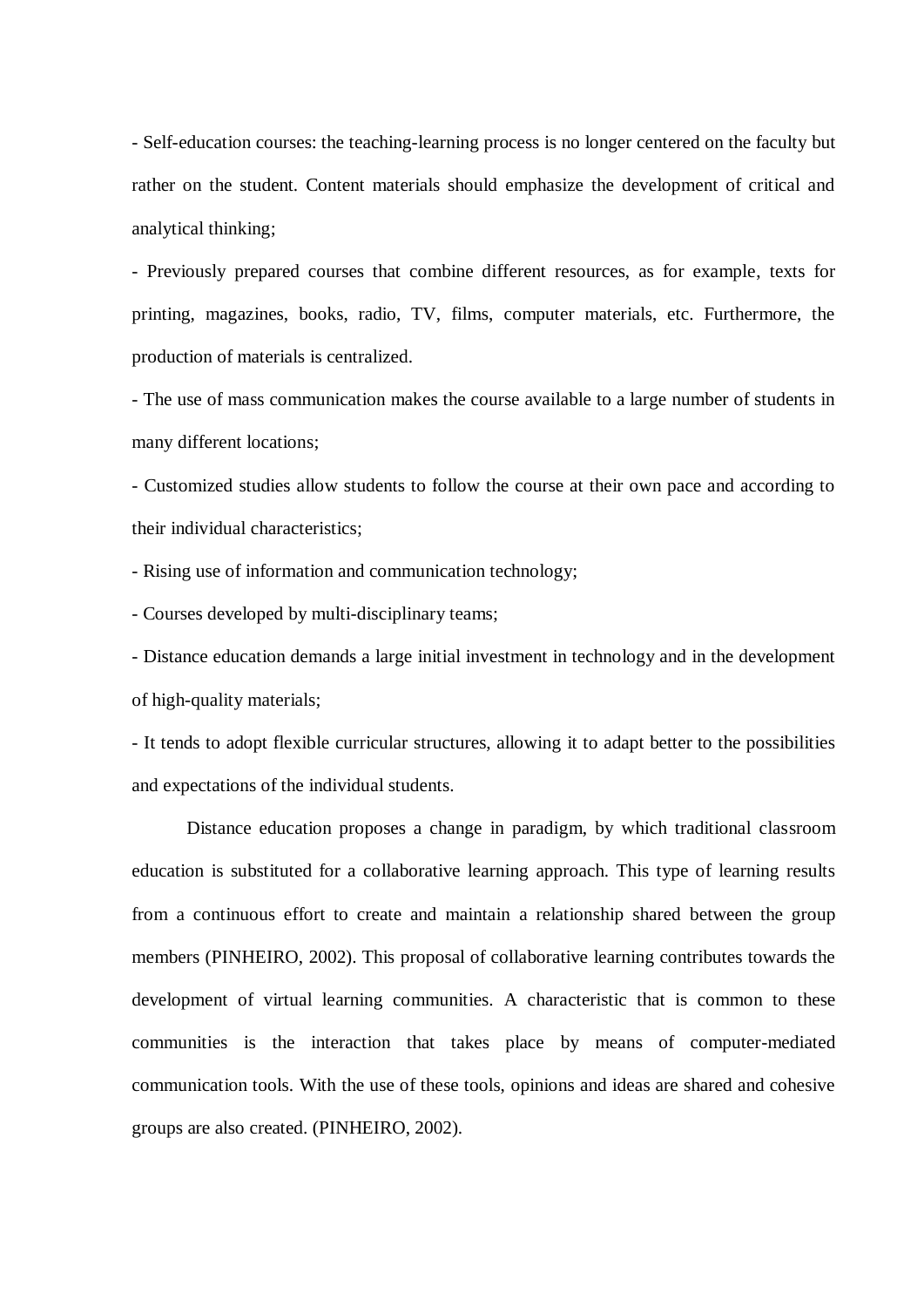According to Rodrigues (2005), many distance education courses simply reproduce work methodologies from traditional classroom education environments, without including the interactive resources and the element of collaborative work. Thus, the following are some of the challenges that need to be overcome in distance education (MENEGHETTI NETO, 2004):

- lack of contact;

- the students adapting to this type of education;

- structured management of time and techniques;

- offering assistance to the learning community that is created;

- managing the messages (frequency, format and nature of the messages) as well as the students' participation.

There is a form of distance education, namely a hybrid strategy, i.e. classroom-based education and remote activities mediated by computers and Internet (RODRIGUES, 2005). In this case, the classroom-based education needs to be redeveloped, using new methods, activities and processes, as well as new conceptions and educational paradigms (BORGES, 2005).

#### **2.2 E-learning**

E-learning is a type of distance education that uses technology and the Internet for the teaching-learning process. In this modality, the teaching materials are delivered to the learners via computer networks (CARVALHO NETO; ZWICKER; CAMPANHOL, 2006), in order to generate knowledge and improve practical performance (ROSENBERG, 2001).

The use of information and communication technologies depends on the technological infrastructure available, on the person's ability to deal with technology, as well as on the proposed educational objectives (FILATRO; PICONEZ, 2004).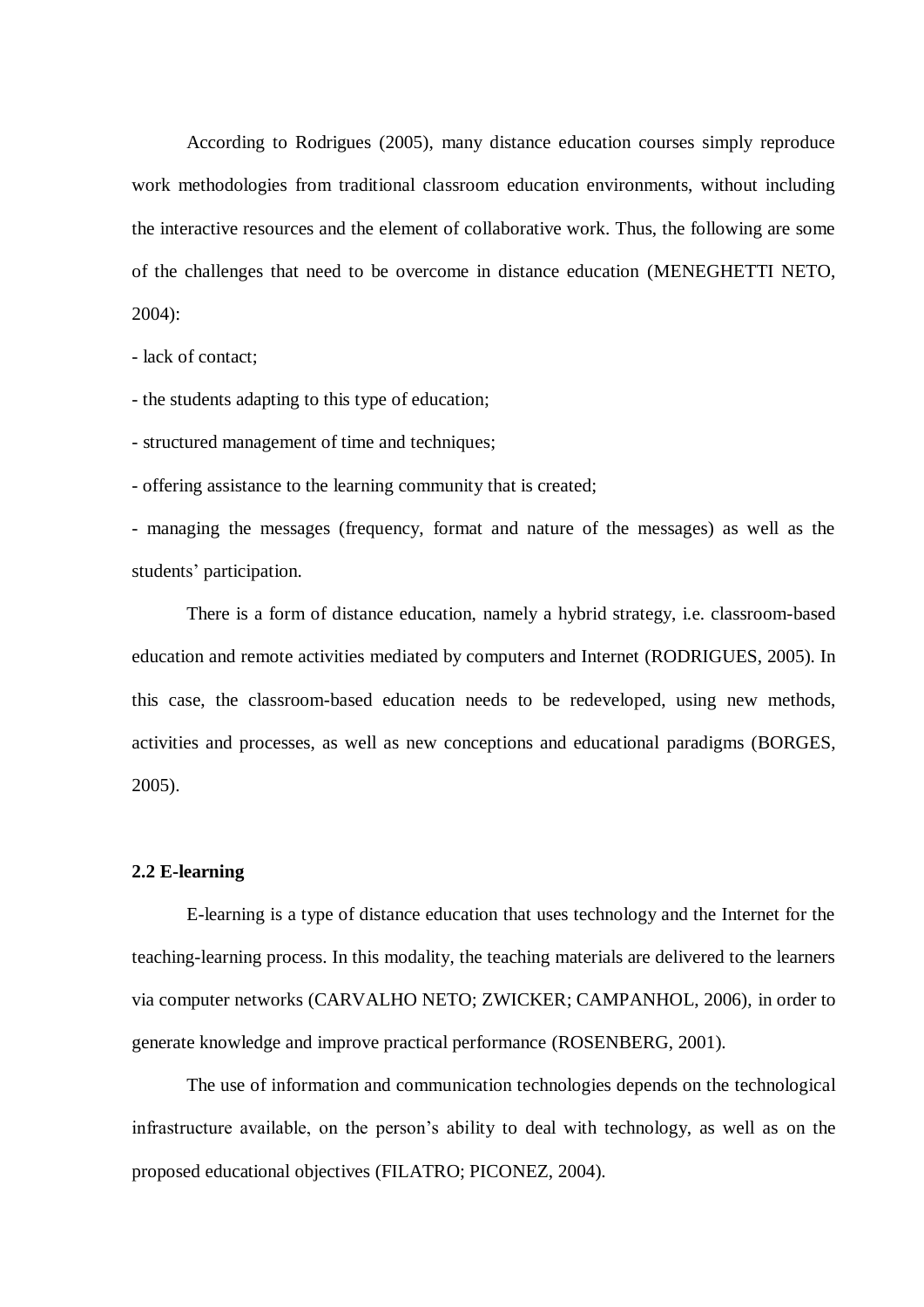Rosenberg (2001) has presented some of the key criteria on which the concept of elearning is based:

- transmitted through a network: i.e. instructions and information can be immediately updated, filed, distributed and shared;

- made available via computer: i.e. it uses Internet technology standards;

- focused on a broad learning perspective.

This author has also indicated some benefits of e-learning (ROSENBERG, 2001):

- cost reduction: less need of infrastructure;

- consistent messages: people receive the same content, presented in the same way;

- content is updated easily and quickly;

- overcomes space and time barriers;

- easy to use for people familiar with the Internet;

- universal in nature: takes advantage of the universal protocols and browsers on the Internet;

- builds communities that may share knowledge and insights once the course is over;

- scale: possibility to increase the number of students with little effort and low extra cost.

E-learning has been present since the fourth generation of distance education. However, the more flexible and intelligent models, with further communication resources, are already part of the fifth generation (CAVALHEIRO; IKEDA, 2005).

In order to participate in the on-line activities learners have to be aware of their role in the educational process. In more advanced contexts, learners also need to be held accountable for developing the discussions (LAAT; LALLY, 2004).

Using the Internet and other information and communication technologies in education modifies the role of the players involved in the process. The faculty member becomes the person who guides the learning process and is no longer responsible for delivering knowledge. The students become autonomous and responsible for the learning process, in as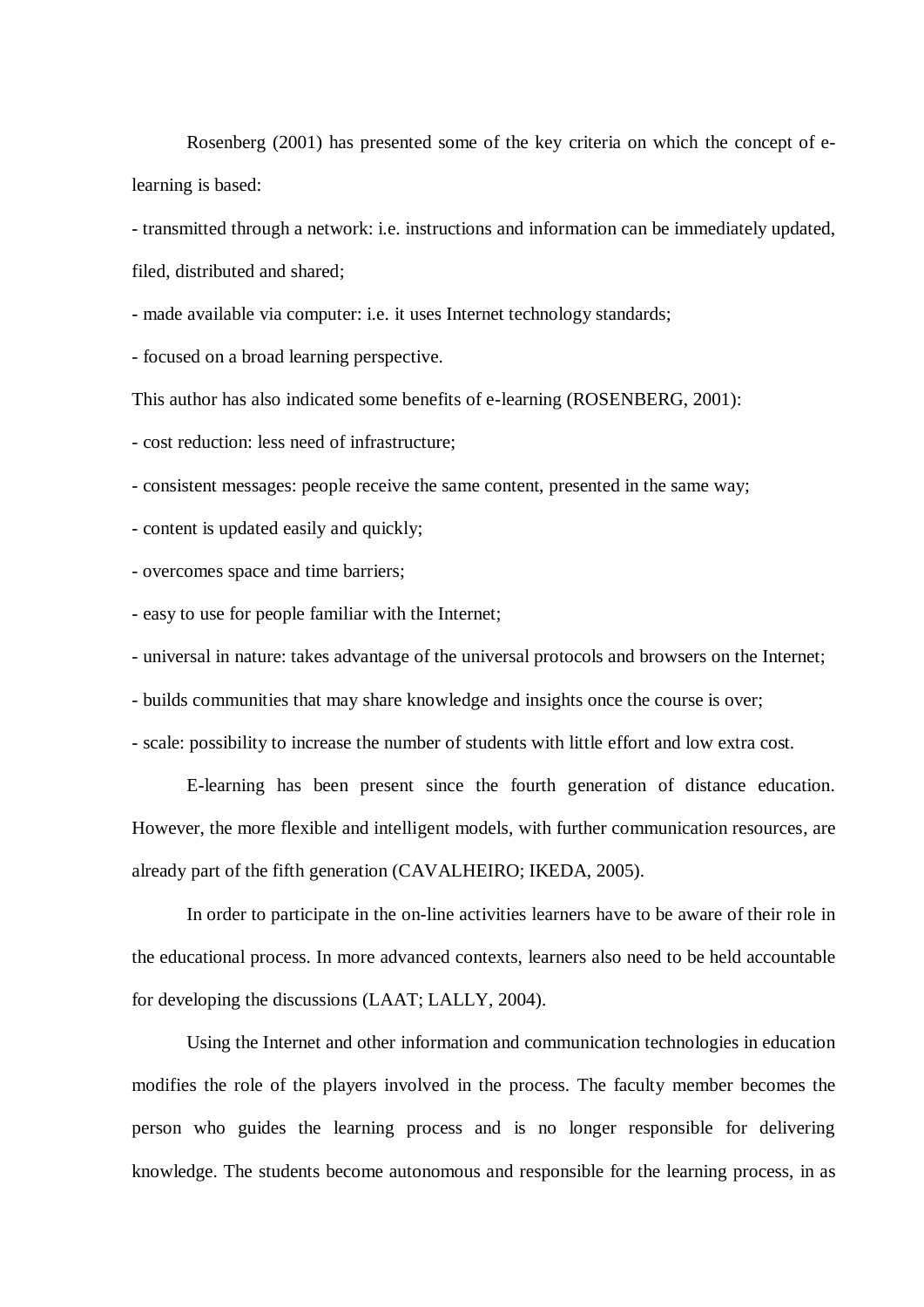much as they manage their time and decide on what to study, which, in turn, demands a more dynamic and active behavior (FREITAS; BERTRAND, 2006).

Some studies have pointed to interaction as a key factor in the teaching-learning process that uses e-learning (FREITAS; BERTRAND, 2006; GARRISON; CLEVELAND-INNES, 2005). This is because interaction may determine positive behavior on the part of the students as regards on-line classes, as well as increase their motivation to be successful in the activities (MABRITO, 2006). Bearing in mind the importance of interaction for the on-line teaching-learning process, section 2.3 will further analyze the characteristics of technologymediated communication.

#### **2.3 Technology-mediated communication**

The information and communication technologies as well as the Internet hold a large potential to promote interaction in its deepest sense: 'interaction seen as communication, for the purpose of influencing thought in a critical and reflective way´ (GARRISON; CLEVELAND-INNES, 2005, p. 134).

In their study, Beuchot and Bullen (2005) defined three very interesting categories of interaction:

- active interaction: messages posted are not related with previously sent messages;

- reactive interaction: refers implicitly or explicitly to a message posted before the reactive message;

- interactive interaction: messages are related; the posted messages take up on the previous messages.

The above mentioned authors have stated that reactive and interactive interactions are more desirable for computer-mediated communication. These two types of interaction may be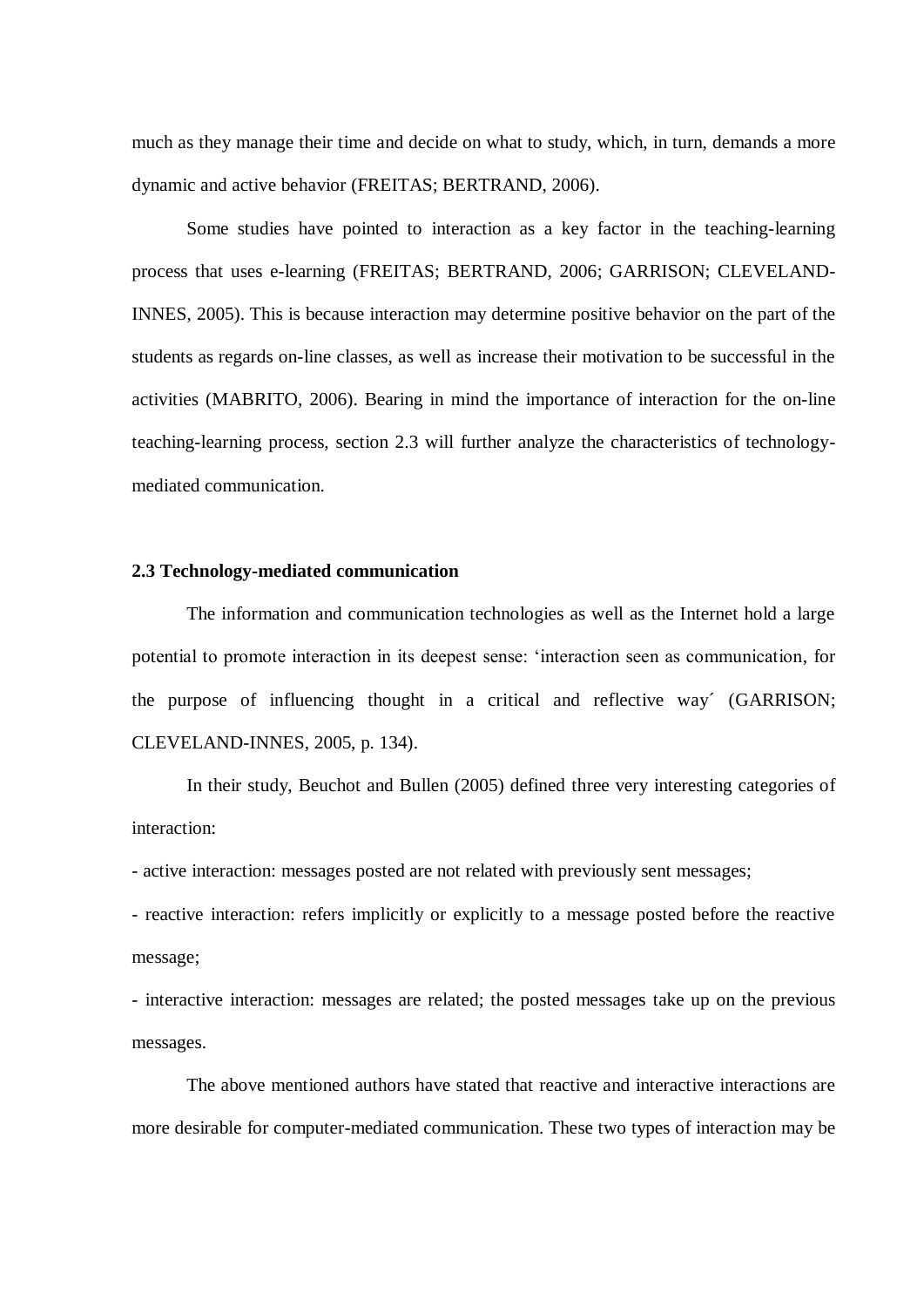encouraged by increasing sociability and creating a social and emotional context that is pleasant for holding discussions (BEUCHOT; BULLEN, 2005).

Computer-mediated communication refers to the interaction that takes place between a person and a computer, or between two people with the use of a computer, i.e. it permits situations that do not occur face-to-face (RAMOS, 2005).

This type of interaction may occur in a synchronous or asynchronous way. Furthermore, these two forms of interaction may be used not only for communication purposes, but also for student follow-up. In the synchronous way, communication between the participants occurs simultaneously, i.e. students and faculty/tutors communicate in real time, which allows the group to be cohesive and keep its pace. On the other hand, asynchronous communication is more flexible, as the two parties do not need to participate at the same time. Thus, the students may set their work pace, and they also have time to research and reflect on the ideas they will present. Another important characteristic of asynchronous communication is related to its lower cost, as compared with the synchronous way. The former does not require sophisticated resources, as for example, state-of-the-art computers and broad band transmission (FREITAS; BERTRAND, 2006).

Table 3 summarizes the main characteristics of the synchronous and asynchronous ways of communication.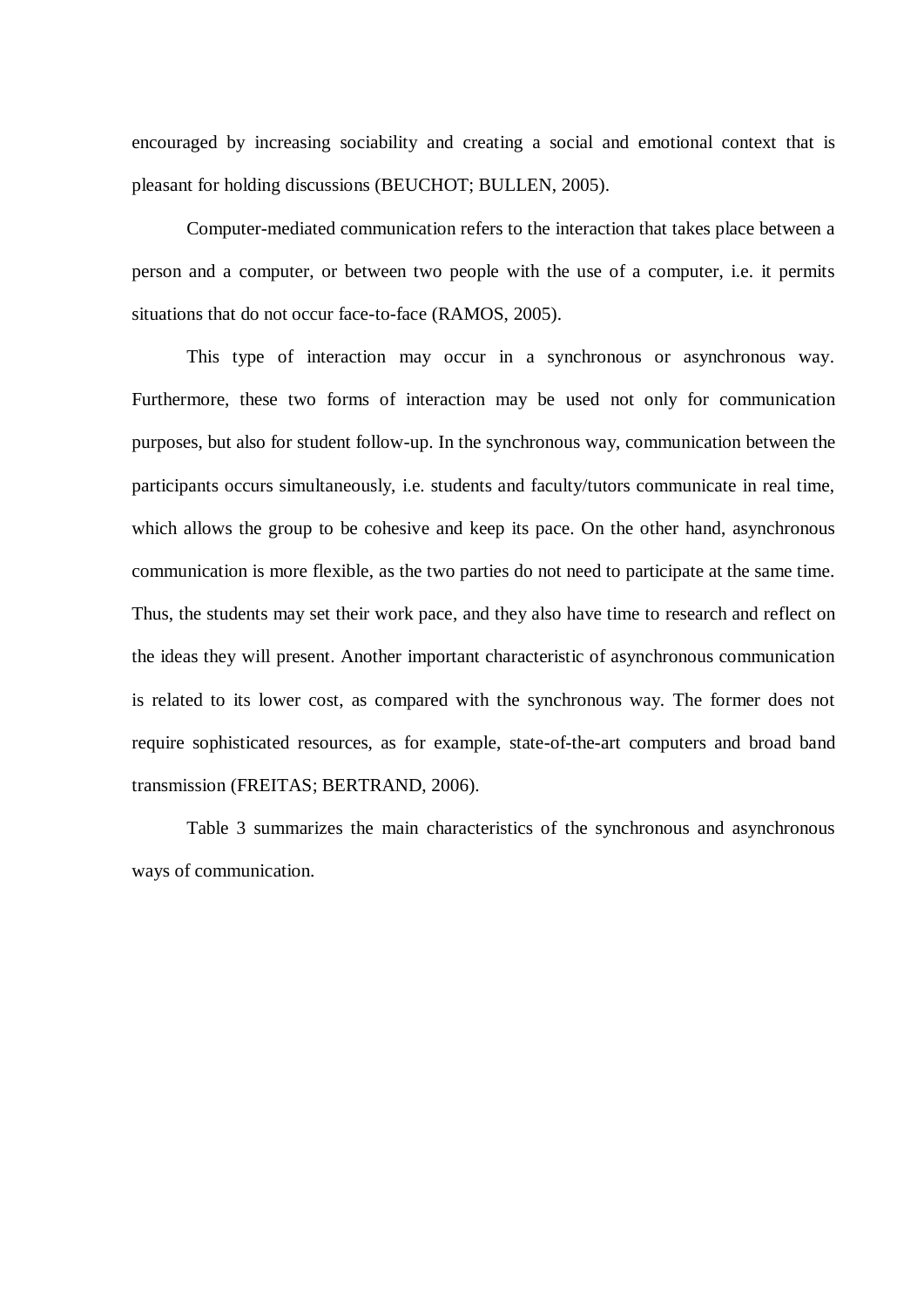| <b>Modality</b> | <b>Characteristics</b>                                                                 |  |  |  |  |  |
|-----------------|----------------------------------------------------------------------------------------|--|--|--|--|--|
| Asynchronous    | - flexibility: access may occur anywhere, 24/7;                                        |  |  |  |  |  |
|                 | - time to reflect: it allows the students to think about the ideas that are presented, |  |  |  |  |  |
|                 | check their notes, do research on new references and prepare their participation;      |  |  |  |  |  |
|                 | - contextualization: since technology enables people to have access at home or at      |  |  |  |  |  |
|                 | work, it is easy to integrate the ideas in the course with other practical situations; |  |  |  |  |  |
|                 | - low cost: materials based on text do not demand fast transmission lines or state-of- |  |  |  |  |  |
|                 | the-art computers.                                                                     |  |  |  |  |  |
| Synchronous     | - motivation: focus on the energy of the group; it encourages students to keep up      |  |  |  |  |  |
|                 | with their colleagues;                                                                 |  |  |  |  |  |
|                 | - real-time interaction: this develops cohesion within the group and the sense of      |  |  |  |  |  |
|                 | belonging to a learning community;                                                     |  |  |  |  |  |
|                 | - feedback: immediate answers and orientation. It supports decision-making and         |  |  |  |  |  |
|                 | encourages the group to seek consensus in its activities;                              |  |  |  |  |  |
|                 | - pace: it encourages students to keep their course activities up to date.             |  |  |  |  |  |

Table 3. Overall characteristics of technology-mediated communication Source: Rodrigues (2004, p. 73).

The synchronous and asynchronous types of communication benefit the student/student and student/faculty interactions (MABRITO, 2006).

Both the synchronous and the asynchronous activities may be used to enrich the course, as, according to Vieira (2001), they aim at encouraging students to review the contents they found most difficult, or to go deeper into other interesting issues. Furthermore, Mabrito (2006) has indicated that, different as they may be, both the synchronous and asynchronous discussions are important and should be used during the course. It should be highlighted, however, that each one must be geared towards an appropriate purpose and designed for their intended educational goals.

The decision to use one type of communication or the other should take into account the characteristics of the course: available structure and resources, course design, characteristics of the target public. The latter should be highlighted since the specificities of the target public help define course design, as for example, the learning style and the technological resources that may be available to follow up an e-learning course.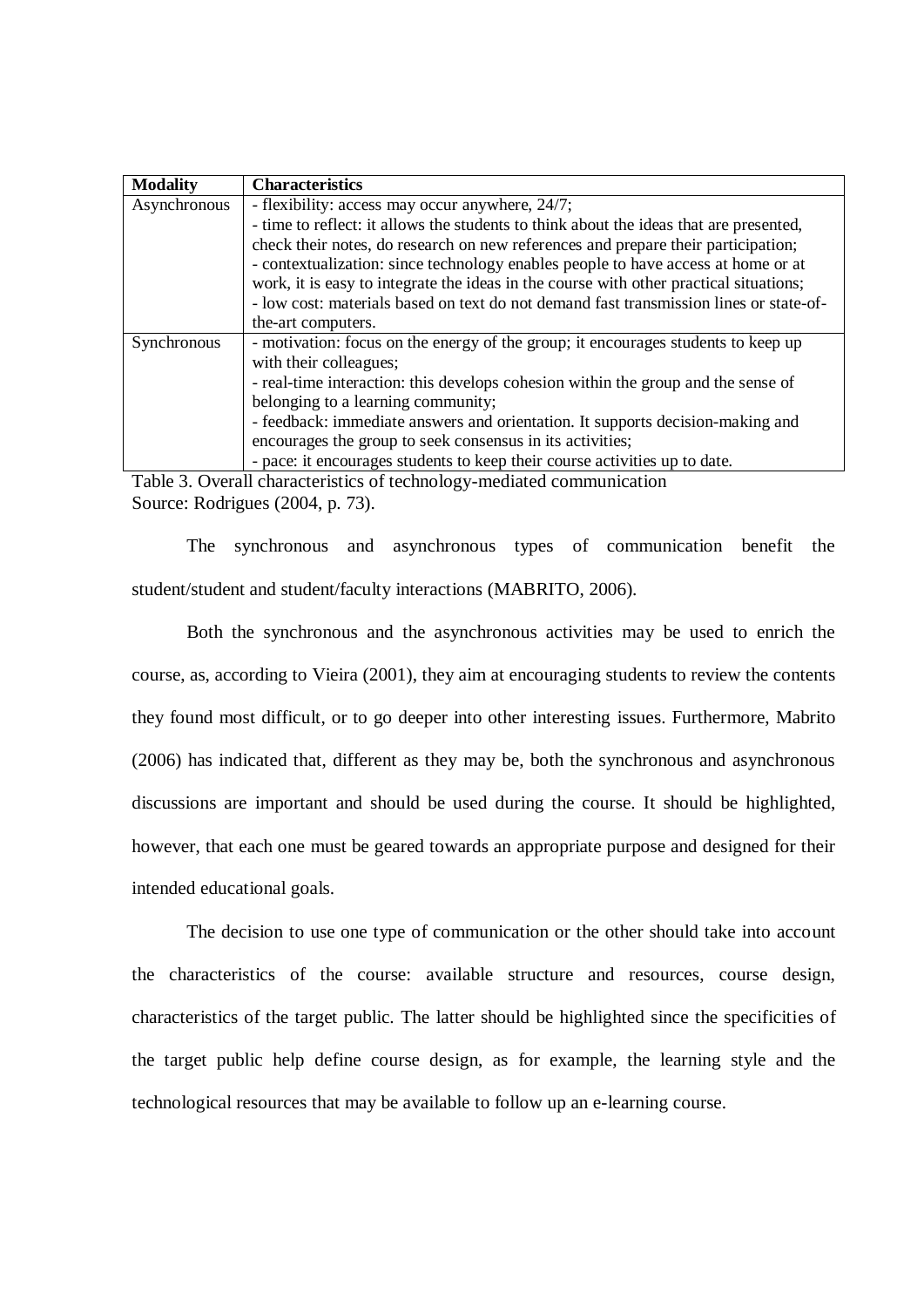The on-line communication activities (synchronous or asynchronous) represent an enormous challenge, not only for the course designers, but also for the tutors and faculty members that mediate them, as well as for the participating students themselves.

### **3 Methodology**

This section discusses the definition of the research and the techniques used to collect and analyze the data.

# **3.1 Research definition**

In order to reach the overall objective, defined as 'evaluating the use of distance education tools for the teaching of statistics applied to administration courses', a case study was devised, including two steps. The first one was descriptive and quantitative, and it consisted of an analysis of each one of the distance education tools implemented in the mentioned discipline. The second step, of an exploratory and qualitative nature, aimed at analyzing the opinion of the students enrolled in the course, as regards their experience in the proposed distance education activities.

According to Yin (2005, p.32), a case study is defined as 'an empirical investigation that analyzes a contemporary phenomenon within its actual context, when the boundaries between this phenomenon and the context are not clearly defined', and the researcher does not have control over the behavioral events, so that data collection and analysis have their own special characteristics.

In this approach, the researcher first seeks to understand the situation as a whole, and then, describe, comprehend and interpret the complexity of the case, through a deeper analysis (MARTINS, 2006). Case studies are used to reach a greater comprehension of complex social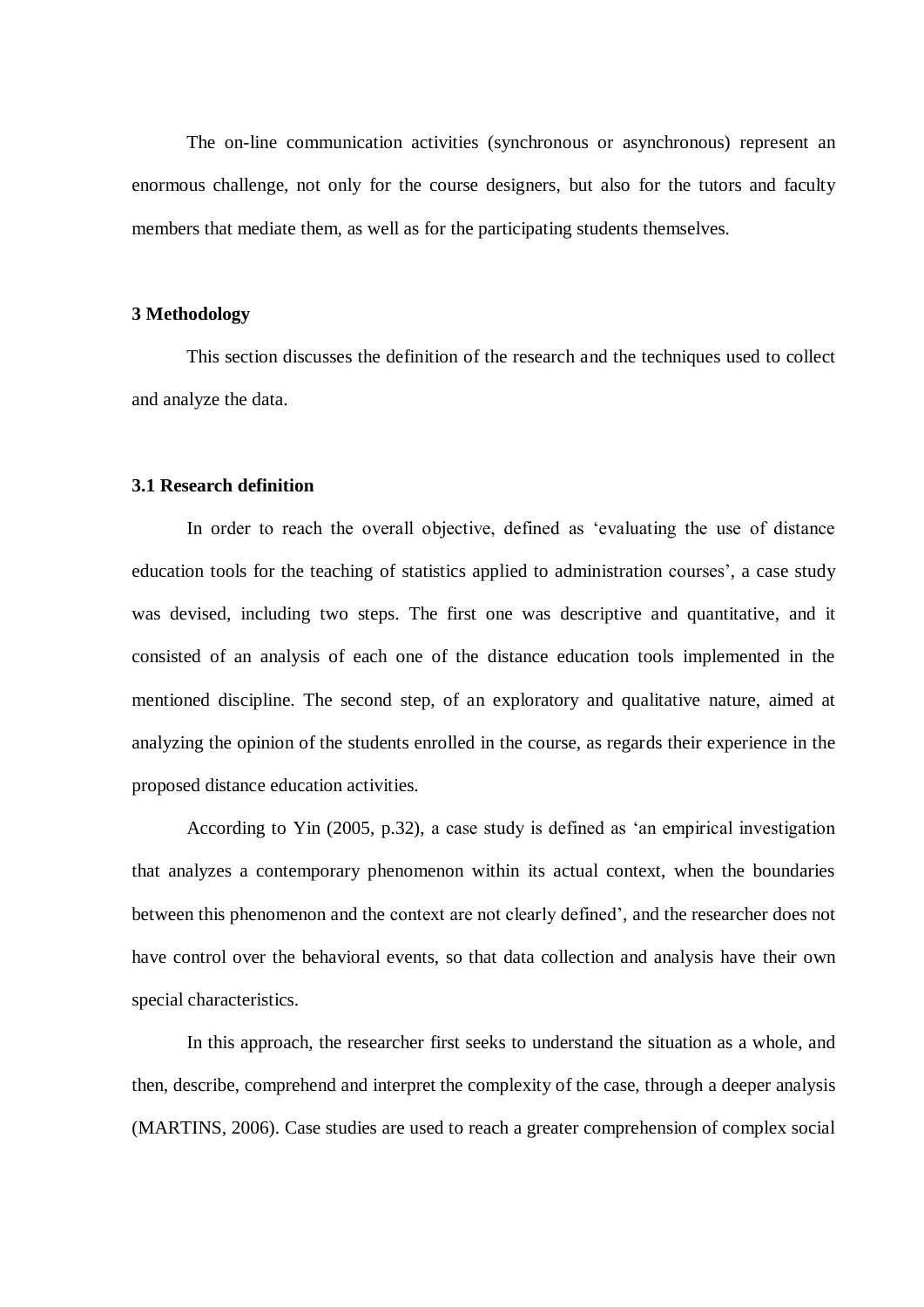phenomena and answer the how and why questions, while preserving the significant aspects of the actual occurrences (YIN, 2005).

According to Yin (2005), there are two types of case studies, i.e. the study of a single case and that of multiple cases. The single case study can be used when it represents 'the decisive case, when a well-formulated theory is being tested […], in order to determine whether the theoretical proposals are correct, or whether another set of explanations may be more relevant´ (YIN, 2005, p.62). It is also adequate when the single case represents a rare or extreme case, which is representative or typical, revealing or longitudinal, i.e. the same case is analyzed in two different moments in time (YIN, 2005).

The present work may be defined as a single-case study, as it analyzes the use of chats, during tutoring sessions to elucidate doubts, in a hybrid discipline of statistics applied to the administration course offered at FEA-RP/USP.

#### **3.2 Data collection and analysis**

The study was conducted in a statistics discipline of the undergraduate course in administration, offered during the first semester of 2007. The undergraduate courses offered at the mentioned institution follow the traditional classroom model. However, the discipline that is the subject of the present study was designed as a hybrid one, i.e. part of the course load was designed for online activities. The discipline was offered to 99 students enrolled in day and evening courses.

The use of each one of the distance education tools was analyzed using the students' login data, which was then analyzed by means of descriptive statistics. At the end of the statistics course, the students were organized into four focus groups aimed at revealing their opinion about the experience with distance education, as well as the strengths and weaknesses identified.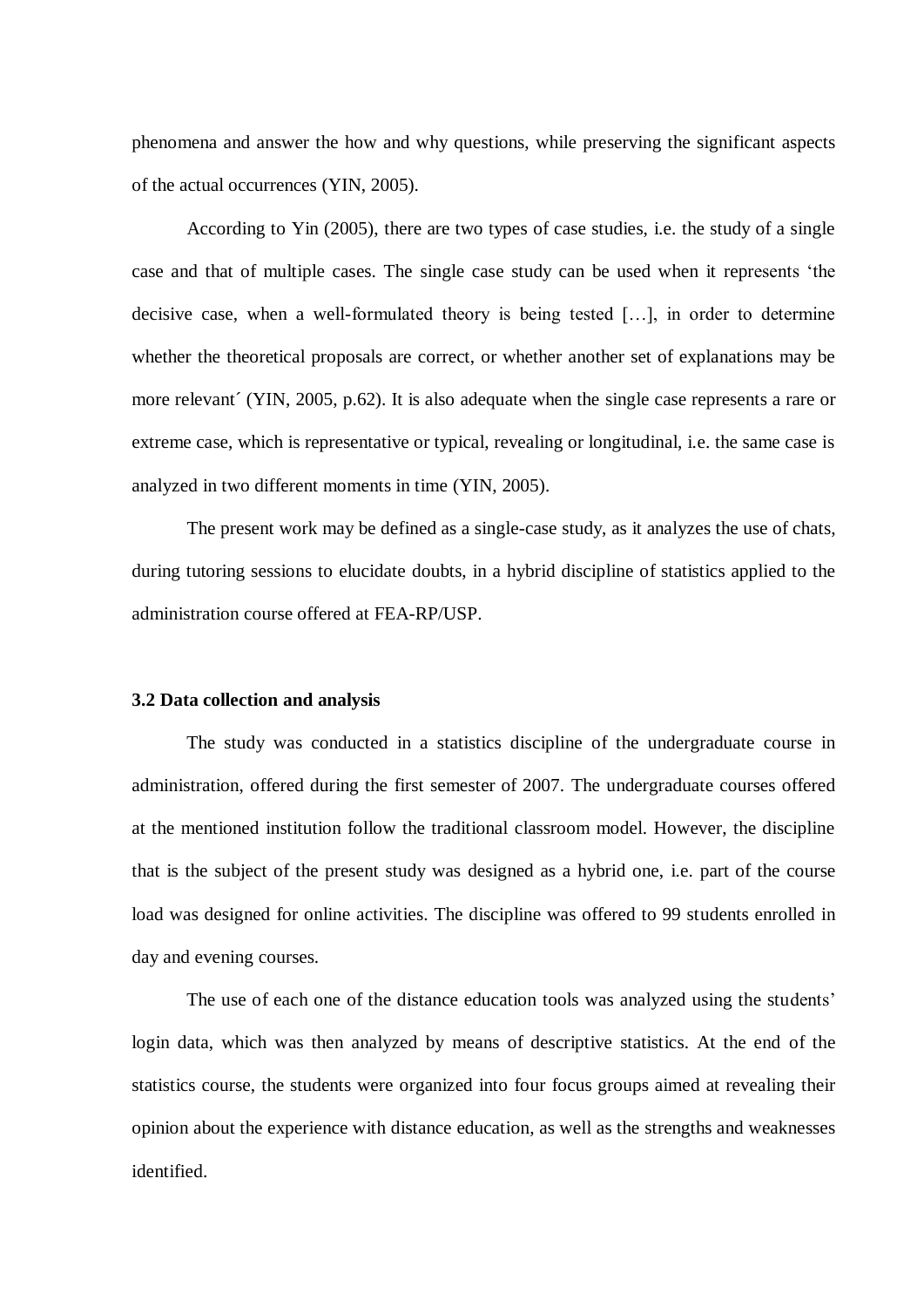# **4 Results**

This section presents the description of the discipline under study, the profile of the students enrolled, an analysis of the results of the use of distance education tools and the students' opinions expressed in the focus groups.

### **4.1 Description of the discipline**

The discipline is named 'Statistics applied to administration I', and it was designed as a hybrid discipline, i.e. part of the course load was offered in a traditional classroom setting and another was planned for distance education activities. The discipline was offered during the first semester of 2007 as part of the FEA-RP/USP administration course, both as a day or evening session. It is a four-credit discipline, with two classes per week of one hour and forty minutes each. All the statistics disciplines are offered in the traditional classroom modality; however, during the first semester of 2007, 'Statistics I' became a hybrid discipline. Some of the traditional classes and activities were then offered in the distance education modality, by means of a virtual learning environment named LaViE.

Government Decree Number 4.059, issued in 2004 to regulate the Law for National Education Guidelines and Bases (*Lei de Diretrizes e Bases no. 9.394/96 – LDB in Portuguese*), states that the institutions of higher learning may include in their curricula both hybrid and distance education disciplines, provided that the distance education courses do not surpass 20% of the total course load (BRASIL, 2004). In the case of the mentioned discipline, 'Statistics I', the total load amounts to 30 classes. In accordance with the percentage established by the mentioned law, it would be possible to include up to six classes offered as distance learning. Thus, the on-line activities took up only the work load corresponding to six classes.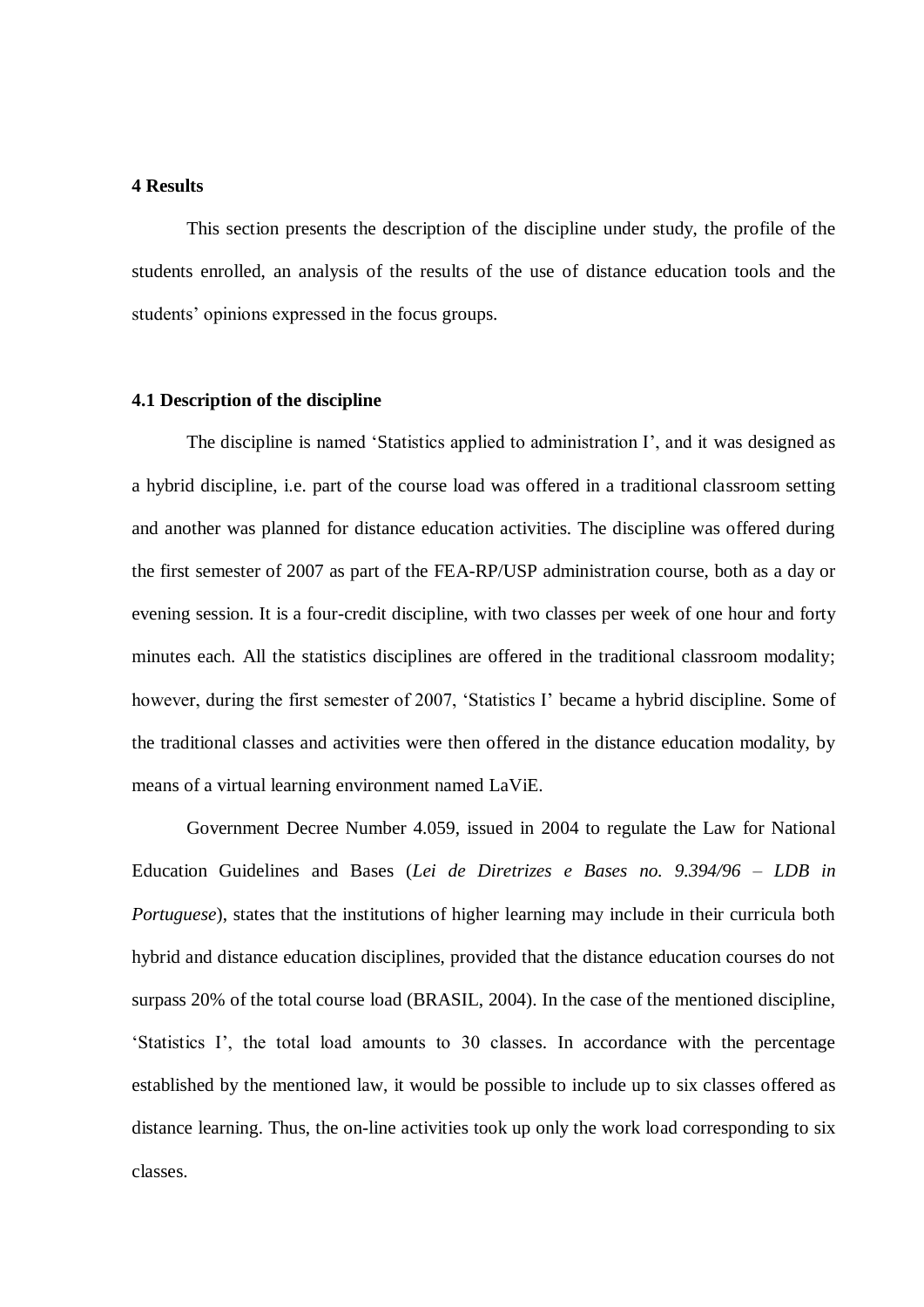This discipline is made up of six content modules: hypothesis tests, significance tests for means, significance tests for proportions, variance analysis, correlation analysis and regression analysis. The following resources were chosen for use in the discipline: e-mails, forums, chats, digital texts, tutorials for the use of SPSS (Statistical Package for Social Sciences) and Excel, glossary of concepts in statistics and surveys. Only in the case of the forums were the students awarded grades from 0 to 10; for the other activities, they received participation grades, with a 0.5 weight towards the student's final grade point average.

E-mails were used as a permanent communication channel between faculty/students, tutor/students and student/student to clarify doubts and questions, but its use was not mandatory. The tutor was available every Tuesday for one-hour chats to elucidate doubts, and these chats were optional. Weekly surveys were also conducted, on a mandatory basis, so that the students would be obliged to log onto the portal at least once per week. Participation in the forum was also mandatory. This meant that the students had to read the practical examples (articles) in order to participate. Reading the theoretical texts, tutorials and glossary was not mandatory, albeit necessary, for them to be able to work on the required exercises and projects. The activity carried out in the shared environment was also obligatory, and it entailed evaluating the students' practical work. Each group had to assess another group's project, which implied having theoretical knowledge of the technique. Thus, the texts, tutorials and glossary also had to be consulted. Table 4 presents the way each one of the resources was utilized in the mentioned discipline.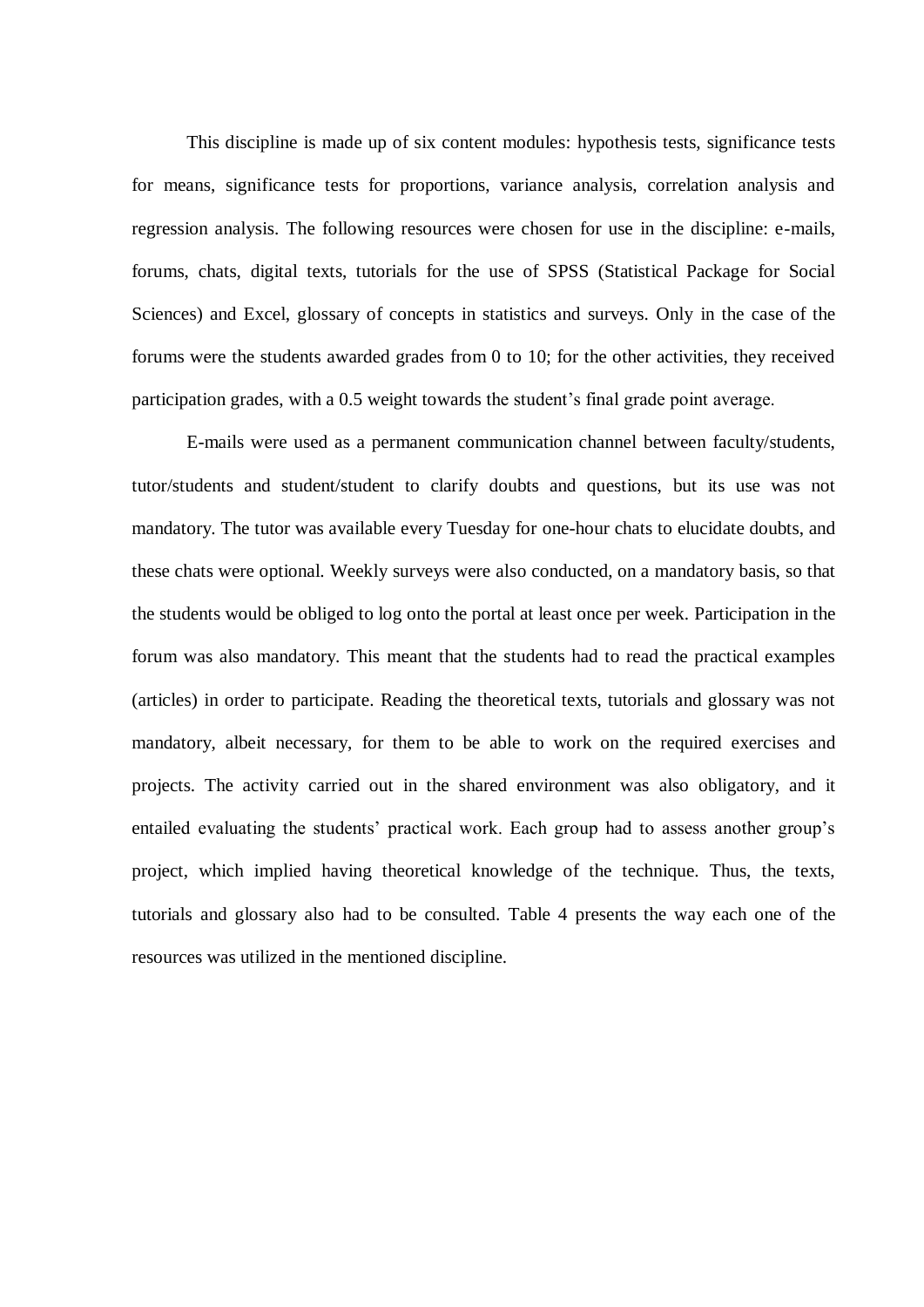| Module      | Activities carried out                             |
|-------------|----------------------------------------------------|
| Hypothesis  | Reading the text                                   |
| test        | Using the glossary in case of conceptual doubts    |
| Comparison  | Reading the text                                   |
| involving   | Using the glossary in case of conceptual doubts    |
| means       | Using the tutorials to solve a case study          |
|             | Discussing the case study in the forum             |
| Variance    | Reading the text                                   |
| analysis    | Using the glossary in case of conceptual doubts    |
|             | Using the tutorials to develop Practical Project I |
|             | Analyzing the article to be discussed in the forum |
| Comparison  | Reading the text                                   |
| involving   | Using the glossary in case of conceptual doubts    |
| proportion  | Using the tutorials to solve the exercise          |
| Correlation | Reading the text                                   |
| analysis    | Using the glossary in case of conceptual doubts    |
|             | Using the tutorial to develop Practical Project II |
|             | Doing the exercise                                 |
|             | Posting the notes in the bulletin board            |
| Regression  | Reading the text                                   |
| analysis    | Using the glossary in case of conceptual doubts    |
|             | Using the tutorial to develop Project II           |
|             | Analyzing the article to be discussed in the forum |
|             |                                                    |

Table 4. Use of e-learning resources in the discipline

# **4.2 Student Profile**

The study involved two groups totaling 99 students; 58% of them attending day classes and 42% enrolled in the evening session. The average age was 19.9 years and the students were predominantly male (66%). Most of them owned computers with Internet access from home, and they used mostly broad band connections. Thus, it may be concluded that, overall, these students had good quality access to the Internet, which is a relevant factor towards the success of an e-learning course. Internet is used mainly for e-mails, research, communication and leisure.

Most students had never participated in an on-line course (only 5.3% in the day session and 16.7% in the evening session). Nevertheless, they believed that distance education would add value to the discipline of statistics. As they had not before taken any on-line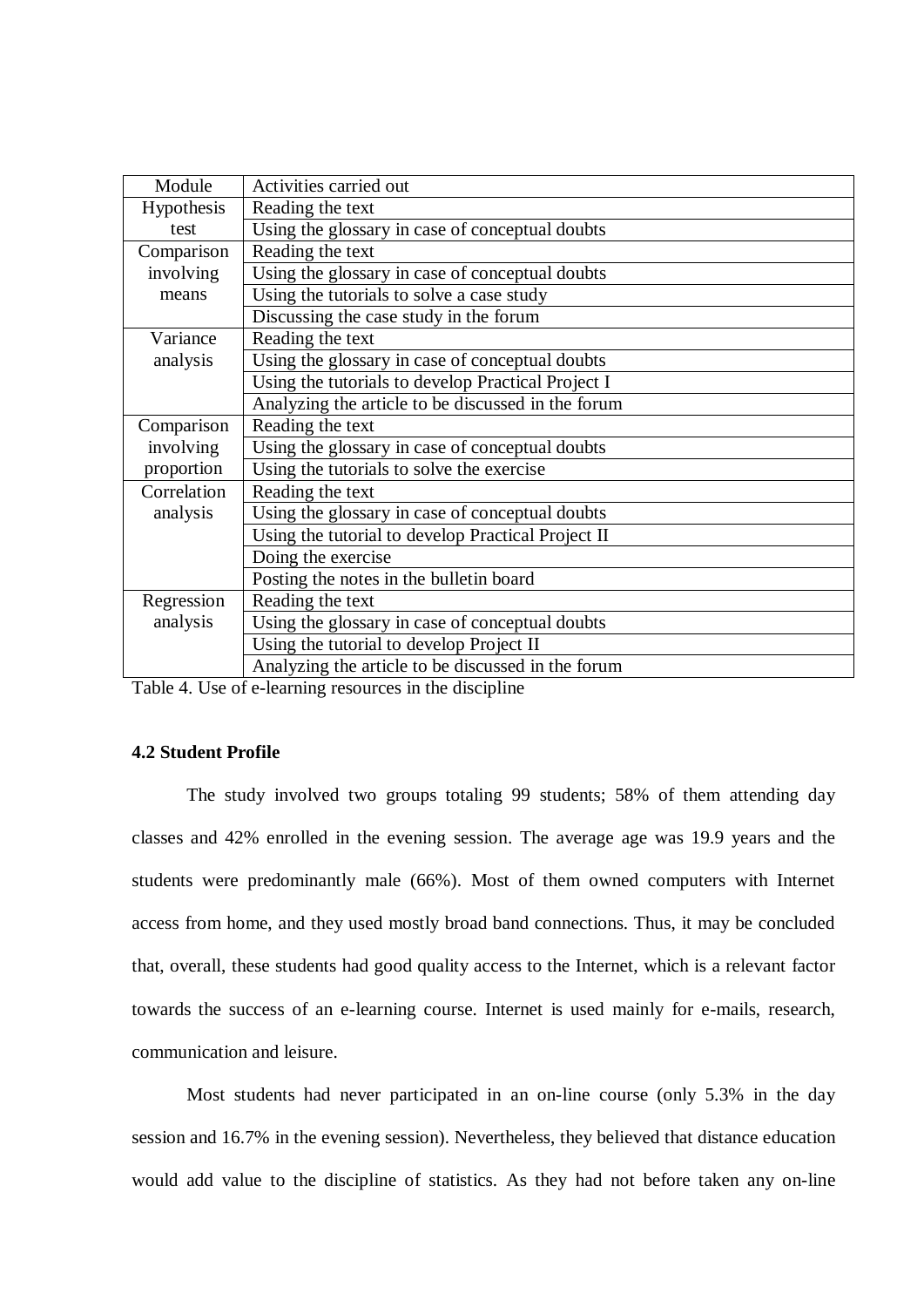courses, most students also did not master the tools of distance education. Table 5 presents a

summary of the student profile characteristics.

| <b>Access Structure</b>        | <b>Result</b>                                                                                                    |  |  |  |
|--------------------------------|------------------------------------------------------------------------------------------------------------------|--|--|--|
| Computer                       | 96% of the students have computers at home                                                                       |  |  |  |
| <b>Internet Access</b>         | 95% of the students have Internet access at home                                                                 |  |  |  |
| Connection type                | 74% of the students have broad band connections, and 21%                                                         |  |  |  |
|                                | use dial-up connections                                                                                          |  |  |  |
| <b>Habits of Use</b>           | <b>Result</b>                                                                                                    |  |  |  |
| Place of access                | Access is most frequent from home, school and work.                                                              |  |  |  |
| Purpose                        | Internet is used for e-mailing, communication (Skype, MSN)                                                       |  |  |  |
|                                | researching and leisure.                                                                                         |  |  |  |
| Time of access                 | Most frequently used in the afternoon (students enrolled in                                                      |  |  |  |
|                                | evening session) and at night (students attending day session)                                                   |  |  |  |
| Frequency of use               | 63% - on a daily basis; 24% use the computer 4 to 6 times per                                                    |  |  |  |
|                                | week.                                                                                                            |  |  |  |
| Experience with e-             | <b>Result</b>                                                                                                    |  |  |  |
| learning                       |                                                                                                                  |  |  |  |
| on-line<br>Participation<br>in | Only 16.4% of the students enrolled in the evening session and                                                   |  |  |  |
| courses                        | 5.3% of those attending day sessions had previously                                                              |  |  |  |
|                                | participated in on-line courses.                                                                                 |  |  |  |
| Aid for learning               | 80% believe that distance education can contribute towards                                                       |  |  |  |
|                                | their learning of statistics.                                                                                    |  |  |  |
| Favorable aspects              | The students who had previously taken distance education                                                         |  |  |  |
|                                | courses mentioned the following favorable aspects:                                                               |  |  |  |
|                                | - Ease of access                                                                                                 |  |  |  |
|                                | - Content availability                                                                                           |  |  |  |
|                                | - Innovative way of learning                                                                                     |  |  |  |
|                                | - Customized attention for the students                                                                          |  |  |  |
|                                | - Dynamism<br>- Interactive participation                                                                        |  |  |  |
|                                |                                                                                                                  |  |  |  |
|                                | - Chance to expand knowledge                                                                                     |  |  |  |
| Unfavorable aspects            | The students who had previously taken distance education<br>courses mentioned the following unfavorable aspects: |  |  |  |
|                                | - Use of technologies is not adequate for the teaching of                                                        |  |  |  |
|                                | <b>Statistics</b>                                                                                                |  |  |  |
|                                | - Disliked digital content                                                                                       |  |  |  |
|                                | - Lack of knowledge about distance education                                                                     |  |  |  |
|                                | - Lack of time to participate in interactive activities                                                          |  |  |  |
|                                | - Isolation in distance education                                                                                |  |  |  |
| Knowledge about Distance       | Internet: Mean = 4.0; Standard deviation = $0.7$ ; Coefficient of                                                |  |  |  |
| <b>Education</b> tools         | variation = $17.5%$                                                                                              |  |  |  |
|                                | Chat: Mean= 3.6, Standard deviation = $1.0$ ; Coefficient of                                                     |  |  |  |
|                                | Variation $=27.8\%$                                                                                              |  |  |  |
|                                | Forum: Mean = 2.9; Standard deviation = 2.2; Coefficient of                                                      |  |  |  |
|                                | Variation = $41.4\%$                                                                                             |  |  |  |
|                                | E-mail: Mean = 4.4; Standard deviation = $0.6$ ; coefficient of                                                  |  |  |  |
|                                | variation $=13.6\%$                                                                                              |  |  |  |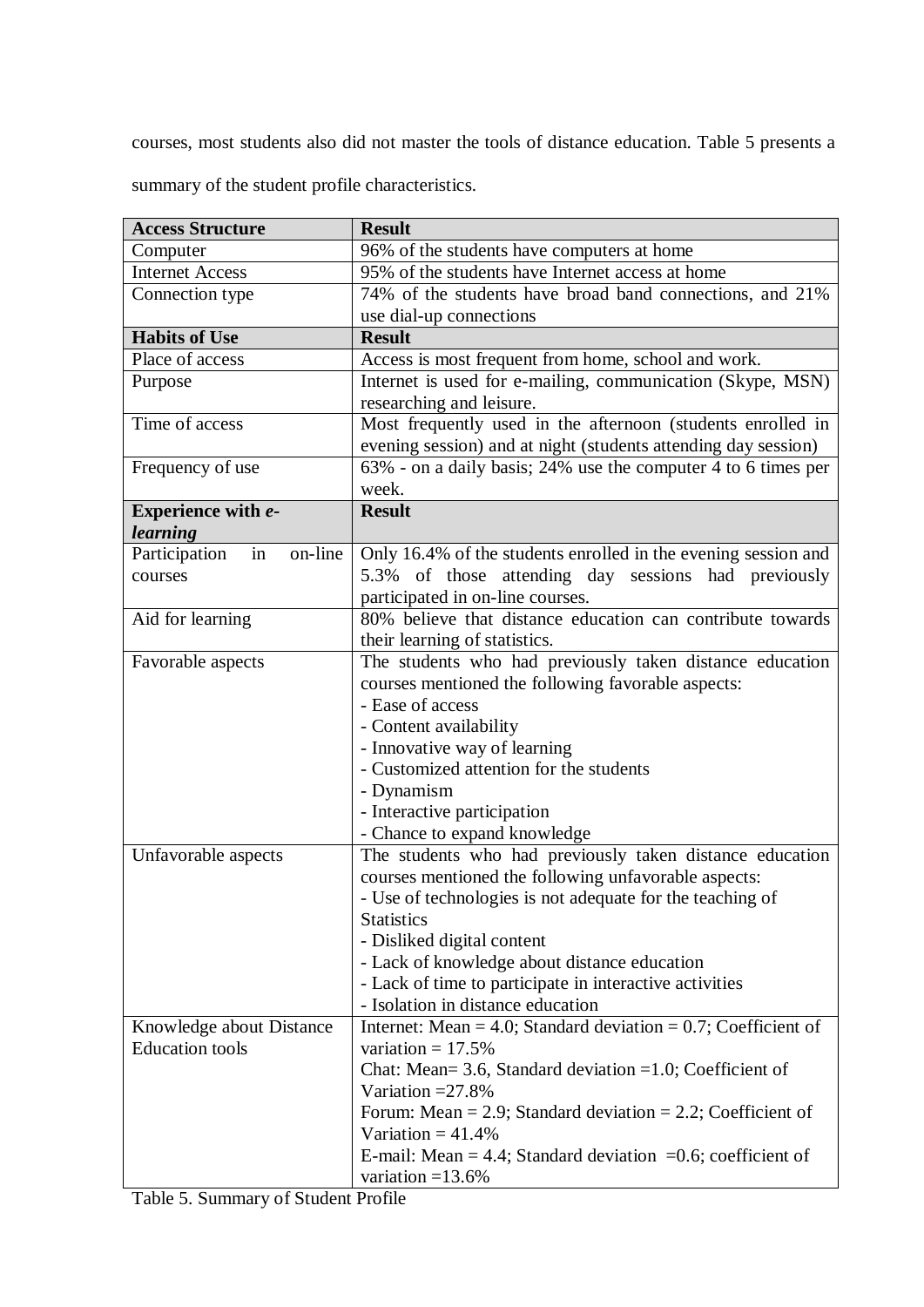# **4.3 Analysis of the use of Distance Education tools**

This section presents an analysis of the use of the distance education tools that were implemented in the discipline under study: e-mail, forum, chat, digital learning contents (texts, tutorials, glossary) and survey.

# **4.3.1 E-mail**

E-mail was the communication tool most widely used by the students because of its practical and asynchronous nature, i.e. it is always available. The maximum time set for the tutors to respond to the e-mails was 24 hours, even on week-ends, and all the messages forwarded by the students received an answer.

Of all the messages, 83.8% were sent by the students, and they fall into the following categories: doubts about the course, problems of access, doubts about the content, system login, forwarding of files overdue. The tutor was responsible for 16.2% of the messages, dealing with: orientation for the activities, reminders of dates and deadlines, information about the course and feedback on the activities. Table 6 presents the statistical results of email classification.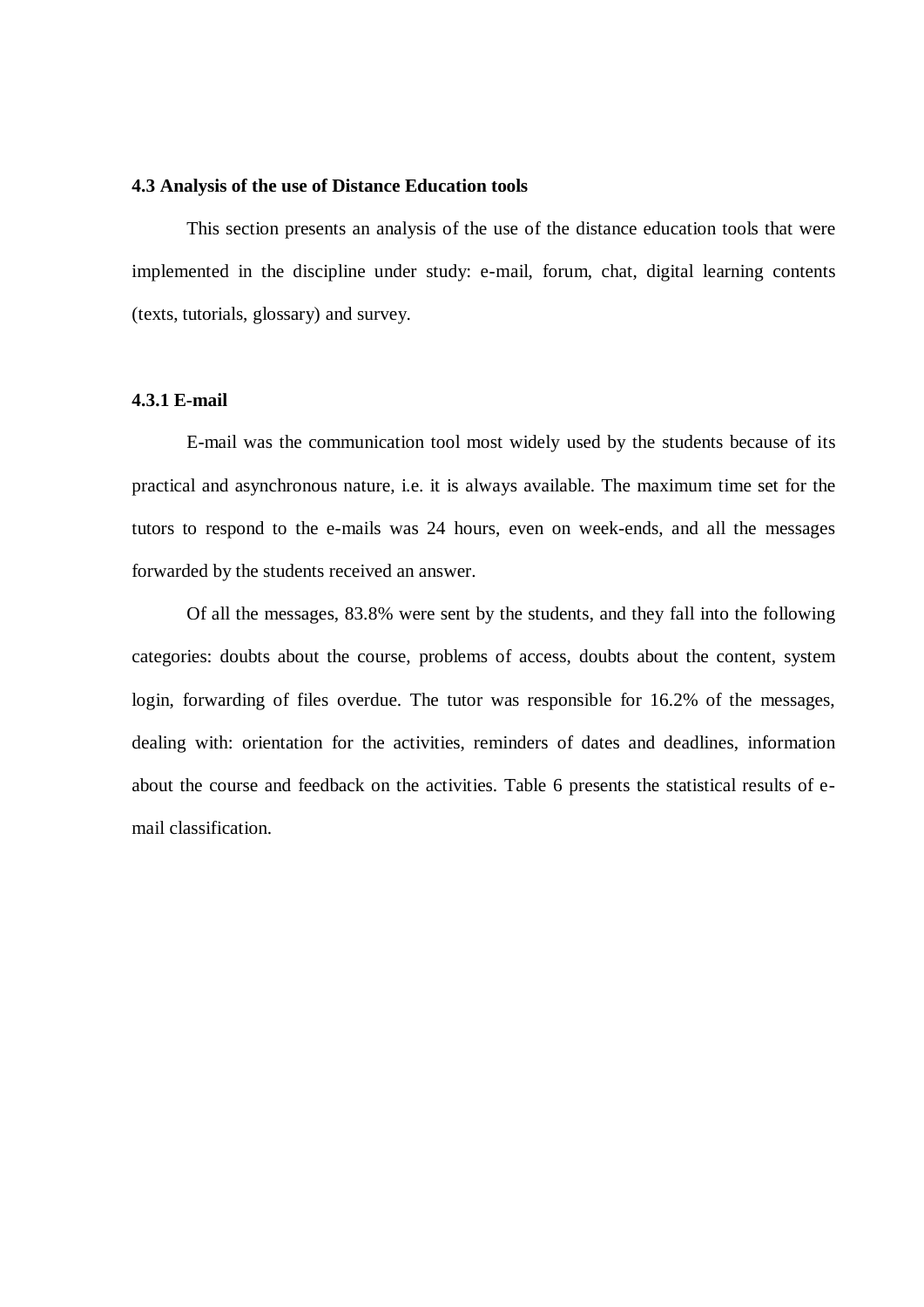| Classification<br>Day session |                       |       | Evening session     |       | Tutor       |       |
|-------------------------------|-----------------------|-------|---------------------|-------|-------------|-------|
| Instructions                  |                       |       |                     |       | 23 messages | 26.7% |
| Reminders                     |                       |       |                     |       | 16 messages | 18.6% |
| Information                   |                       |       |                     |       | 33 messages | 38.4% |
| about the course              |                       |       |                     |       |             |       |
| Feedback                      |                       |       |                     |       | 14 messages | 16.3% |
| Doubts about the              | 103 messages          | 52.3% | 126 messages        | 48.1% |             |       |
| course                        |                       |       |                     |       |             |       |
| Problems of                   | 22 messages           | 11.2% | 36 messages         | 13.7% |             |       |
| access                        |                       |       |                     |       |             |       |
| Doubts about the              | 37 messages           | 18.8% | 43 messages         | 16.5% |             |       |
| content                       |                       |       |                     |       |             |       |
| System login                  | 22 messages           | 11.2% | 47 messages         | 17.9% |             |       |
| Forwarding of                 | 13 messages           | 6.5%  | 10 messages         | 3.8%  |             |       |
| files overdue                 |                       |       |                     |       |             |       |
| Total messages                | 197 messages          |       | 262 messages        |       | 86 messages |       |
| Participation                 | 3.3 messages /student |       | 6 messages /student |       |             |       |
| index                         |                       |       |                     |       |             |       |
| % of students                 | 80%                   |       | 100%                |       |             |       |
| participating                 |                       |       |                     |       |             |       |

Table 6. Classification of e-mails

The majority of students used this tool during the course (80% of those enrolled in the day session and 100% of the students attending the evening session). It should be highlighted that most of the messages forwarded by the tutor were classified as 'information about the course' and aimed at drawing the students' attention to files overdue or checking their reasons for not logging onto the system.

Among the messages forwarded by the students, approximately 50% referred to doubts about the course, i.e. deadlines, availability of learning materials, notes and frequency of online activities.

As regards the messages about problems of access, most of them were related to the server being down, which prevented access to the site.

# **4.3.2 Forum**

Three mandatory forums were held during the semester, with joint participation of the students in the day and evening sessions. The course management system stores the accesses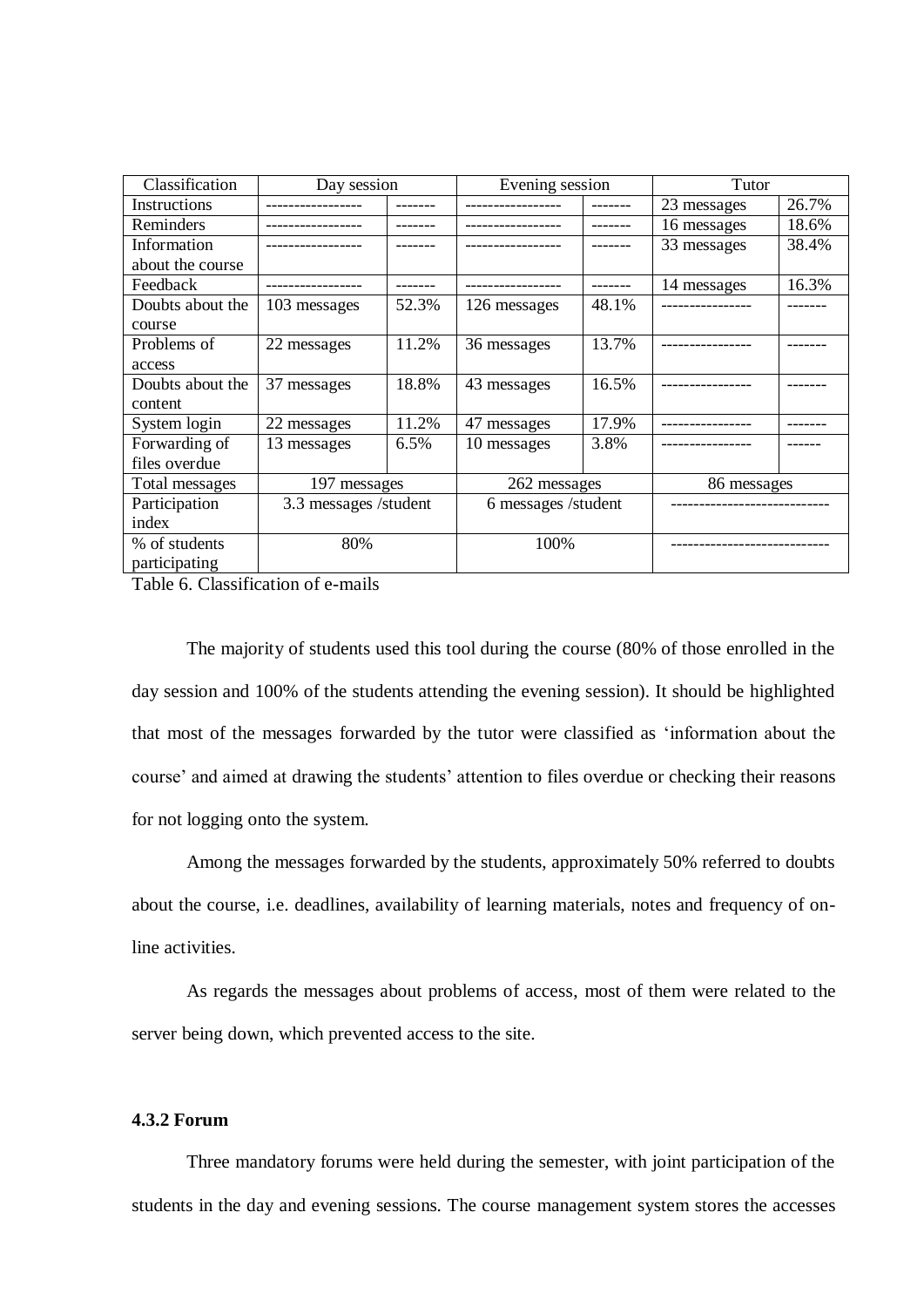to the forum, but it does not differentiate accesses to post messages from accesses to read messages. Thus, it was not possible to verify the number of messages the students actually read, or the topic they accessed. The analyses consider the accesses to each forum, the percentage of students who participated by posting messages and the number of messages posted.

For each one of the forums, the students should complete the critical reading of an assigned article and analyze the way its authors had used the statistical tools. A tutor played the role of moderator in the forums, and the students had to present the strengths and weaknesses they had identified in the article and suggest improvements. This activity was mandatory, and each forum was open for discussions during ten days.

Overall, and considering the three forums as a whole, the students enrolled in the day session had a higher participation in these activities. The first forum also showed greater participation than the others. The reason for this might be the students' curiosity about the activity, bearing in mind that few students had previously participated in forums. Table 7 presents the percentages of accesses in each forum.

| Access to forums                           | Day session  |       | Evening session        |       | Total                  |
|--------------------------------------------|--------------|-------|------------------------|-------|------------------------|
| Forum 1                                    | 491 accesses | 60.2% | 324 accesses           | 39.8% | 815 accesses           |
| Forum 2                                    | 332 accesses | 55.9% | 262 accesses           | 44.1% | 594 accesses           |
| Forum 3                                    | 357 accesses | 66%   | 184 accesses           | 34%   | 541 accesses           |
| Total                                      | 1,180        | 60.5% | 770 accesses           | 39.5% | 1,180 accesses         |
|                                            | accesses     |       |                        |       |                        |
| Overall index of<br>19.7 accesses /student |              |       | 17.9 accesses /student |       | 11.5 accesses /student |
| accesses                                   |              |       |                        |       |                        |
|                                            |              |       |                        |       |                        |

Table 7. Statistics of accesses in the forums

The number of posted messages was similar in all three forums, and most students participated in them, as is shown in Table 8.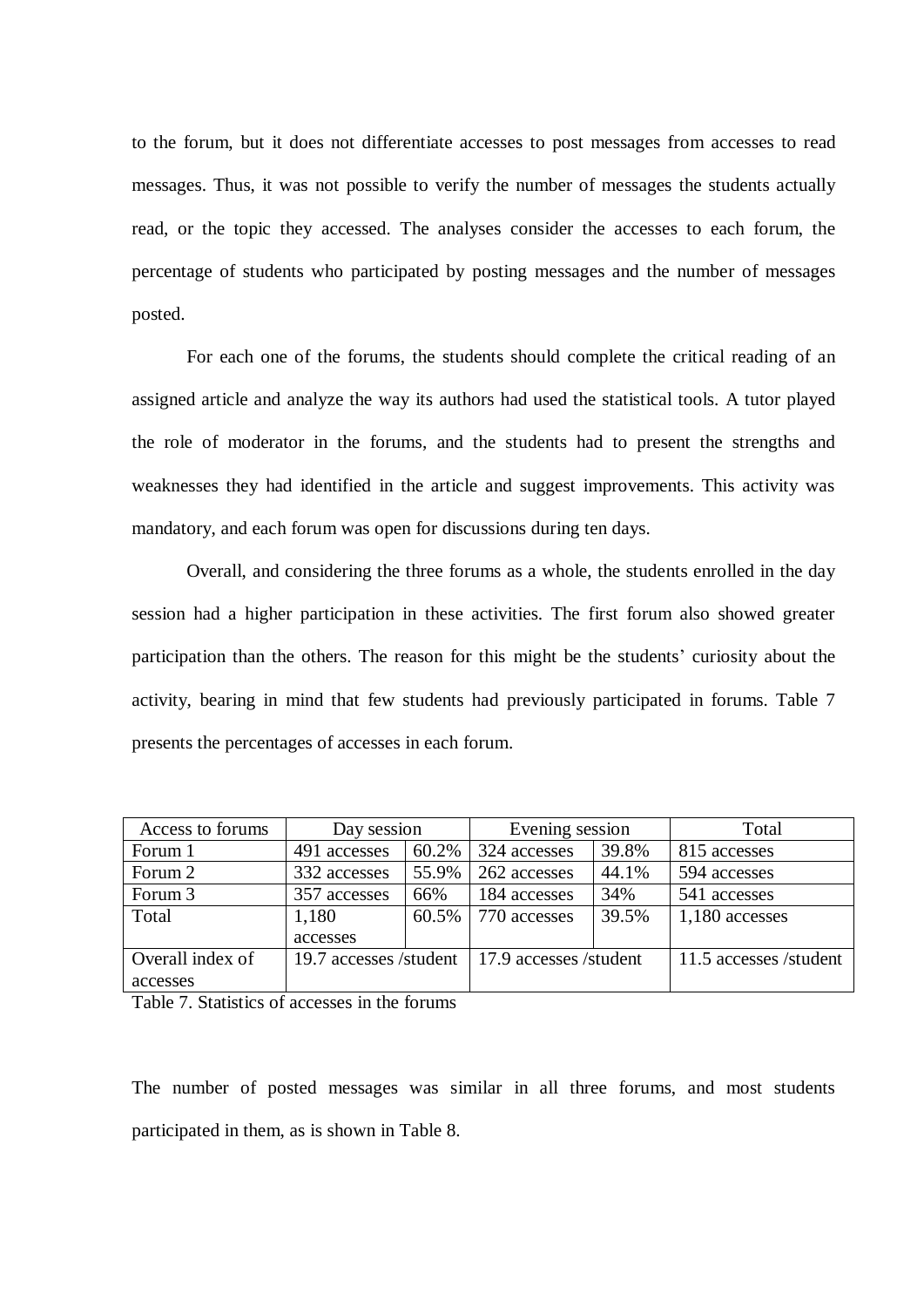| <b>Forum</b> |                        | Day session        | <b>Evening session</b> | <b>Total</b>     |
|--------------|------------------------|--------------------|------------------------|------------------|
| $\mathbf{1}$ | Total number of        | 121                | 102                    | 223              |
|              | messages               |                    |                        |                  |
|              | Participation index    | 2 messages/student | 2.4                    | 2.3              |
|              |                        |                    | messages/student       | messages/student |
|              | Percentage of          | 70%                | 75%                    | 73%              |
|              | participating students |                    |                        |                  |
| 2            | Total number of        | 129                | 96                     | 225              |
|              | messages               |                    |                        |                  |
|              | Participation index    | 2.2                | 2.2                    | 2.2              |
|              |                        | messages/student   | messages/student       | messages/student |
|              | Percentage of          | 85%                | 86%                    | 86%              |
|              | participating students |                    |                        |                  |
| 3            | Total number of        | 113                | 96                     | 209              |
|              | messages               |                    |                        |                  |
|              | Participation index    | 1.9                | 2.2                    | 2.1              |
|              |                        | messages/student   | messages/student       | messages/student |
|              | Percentage of          | 92%                | 77%                    | 86%              |
|              | participating students |                    |                        |                  |

Table 8. Statistics of posted messages

### **4.3.3 Chat**

Weekly, optional, one-hour chats were also planned for the semester for the purpose of elucidating doubts on-line. Nineteen chats were planned and only 10 actually took place, i.e. students participated in them. It should be highlighted that the students participated in the chats on the week of the tests or when papers/exercises were due.

Overall, 31 students participated in the chats by forwarding messages; 15 of them (34% of the students) were enrolled in the evening session and 16 (27%) attended the day session. Thus, a small percentage of the students actually used this resource. The reason for the low figures was the synchronous nature of the activity, as well as the chat schedules. Although the students were consulted on the most convenient time for the chats, the schedules may have contributed to their low participation. The use of e-mails to elucidate the doubts may also have reduced the need to access the chat. Finally, the chats were held jointly for the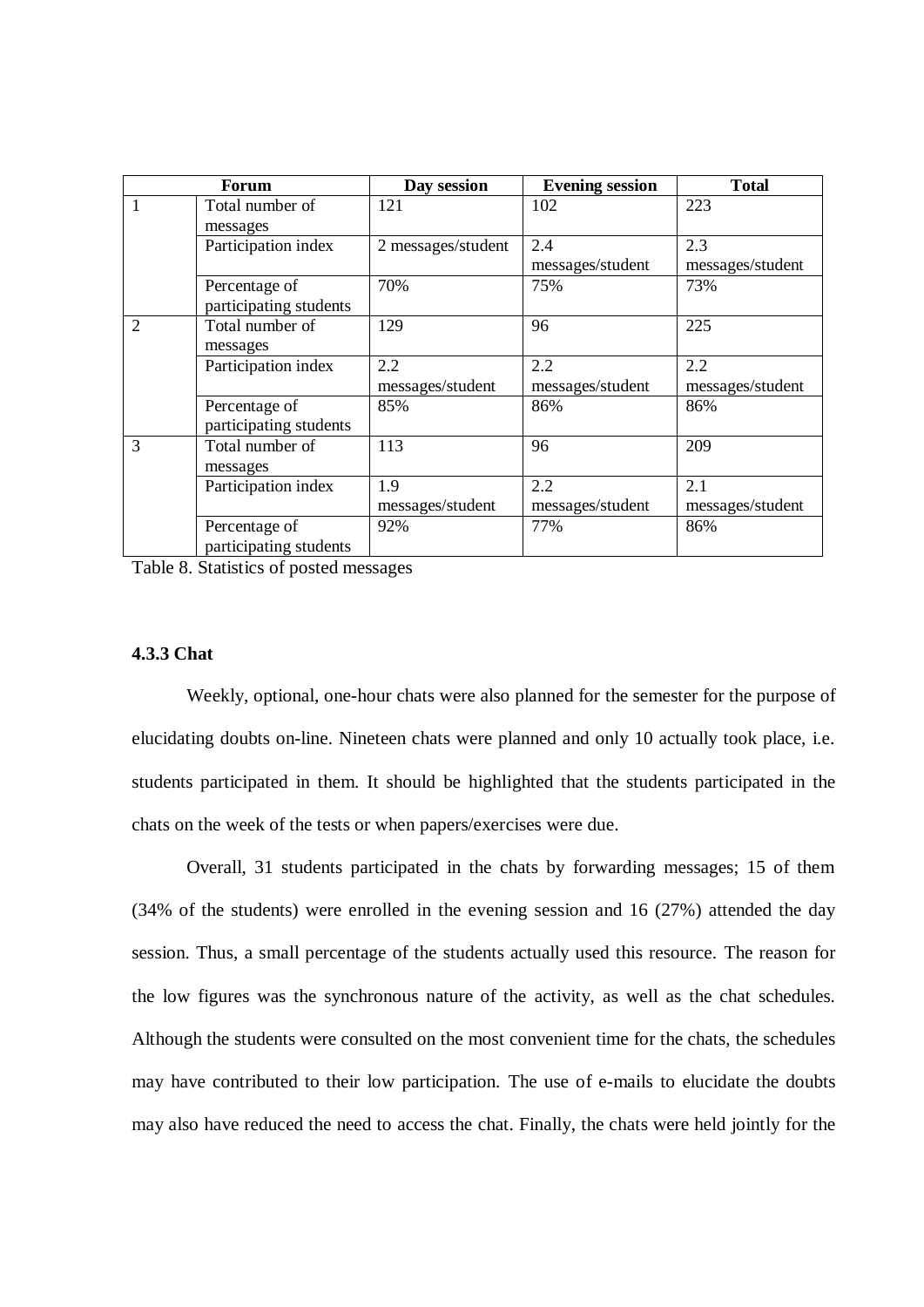students in the day and evening sessions, and this may also have prevented some shy students from participating.

# **4.3.4 Texts**

The mentioned discipline included six content modules: introduction to the tests of hypothesis, comparisons involving means, variance analysis, comparisons involving proportions, correlation analysis and regression analysis. The texts presented a summary of the theory behind each statistical tool, including: steps for its use, assumptions of the tool and examples of use. Graph 1 presents the overall percentage of access to the texts, in each module.



Graph 1. Proportion of access to the explanatory texts in each module of the discipline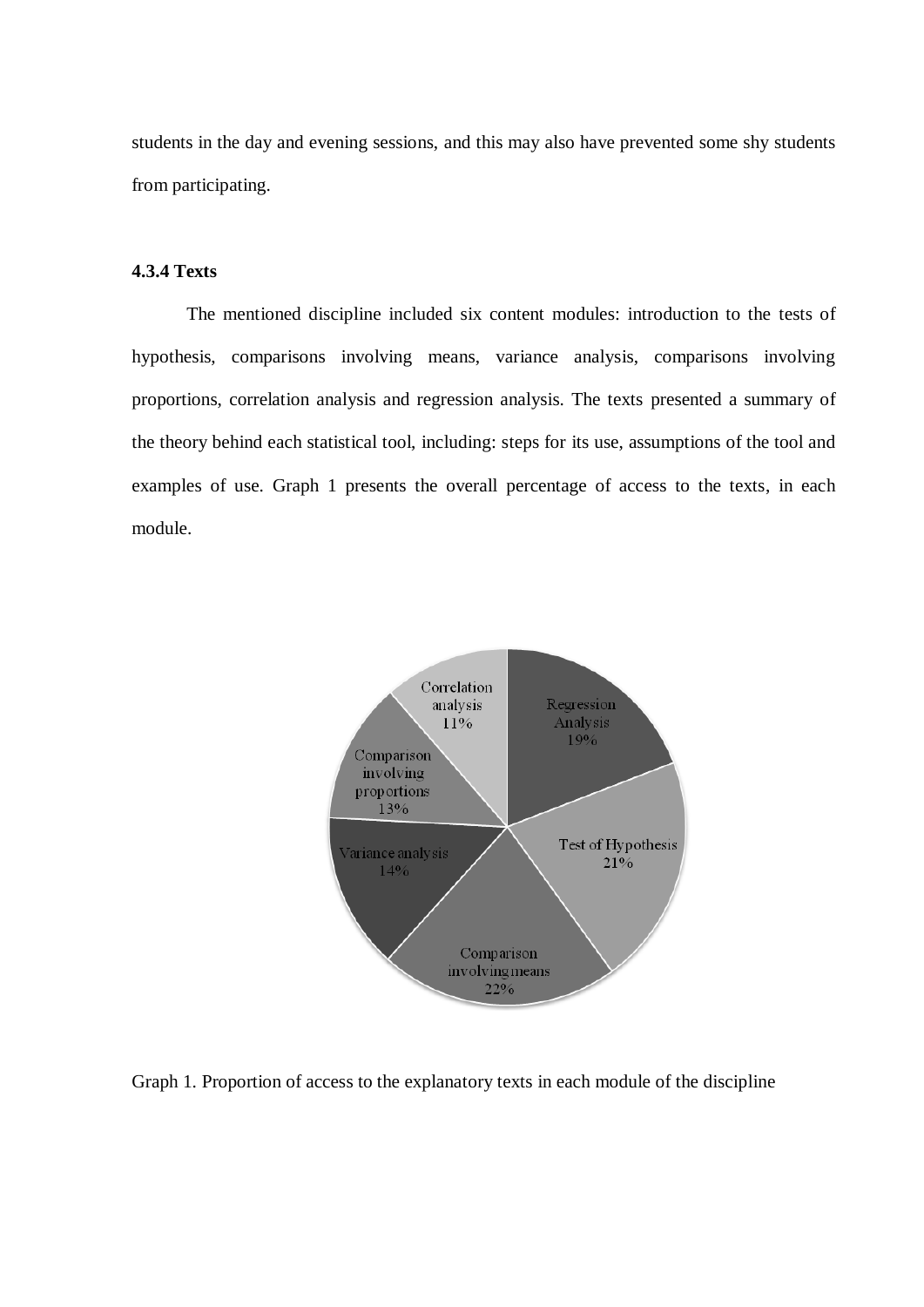As can be seen in Table 9, almost all the students accessed the explanatory texts. More students in the evening session accessed Modules 1 to 4, than did the students enrolled in the day session. In the case of Modules 5 and 6, the proportion of accesses was almost equal for both groups.

|                                      | Access to the explanatory texts | Day session                                 |       | Evening session      |       |  |
|--------------------------------------|---------------------------------|---------------------------------------------|-------|----------------------|-------|--|
| Module 1                             | Percentage of students          | 95%                                         |       | 100%                 |       |  |
| Test of                              | accessing the module            |                                             |       |                      |       |  |
| Hypothesis                           | Access Index per student $=$    | 5 accesses/student                          |       | 7.3 accesses/student |       |  |
|                                      | number of accesses/number       |                                             |       |                      |       |  |
|                                      | of enrolled students            |                                             |       |                      |       |  |
|                                      | Number of accesses to the       | 299                                         | 19.2% | 322                  | 22.8% |  |
|                                      | module                          | accesses                                    |       | accesses             |       |  |
| Module 2                             | Percentage of students          | 95%                                         |       | 98%                  |       |  |
| Comparison                           | accessing the module            |                                             |       |                      |       |  |
| involving                            | Access Index per student        | 5.7 accesses/student                        |       | 6.9 accesses/student |       |  |
| mean                                 | Number of accesses to the       | 342                                         | 21.9% | 302                  | 21.4% |  |
|                                      | module                          | accesses                                    |       | accesses             |       |  |
| Module 3                             | Percentage of students          | 85%                                         |       | 84%                  |       |  |
| Comparison                           | accessing the module            |                                             |       |                      |       |  |
| involving                            | Access Index per student        | 3.3 accesses/student                        |       | 4.1 accesses/student |       |  |
| proportion                           | Number of accesses to the       | 200                                         | 12.8% | 180                  | 12.7% |  |
|                                      | module                          | accesses                                    |       | accesses             |       |  |
| Module 4                             | Percentage of students          | 78%                                         |       | 93%                  |       |  |
| Variance                             | accessing the module            |                                             |       |                      |       |  |
| Analysis                             | Access Index per student        | 3.1 accesses/student                        |       | 5.3 accesses/student |       |  |
|                                      | Number of accesses to the       | 185                                         | 11.9% | 235                  | 16.6% |  |
|                                      | module                          | accesses                                    |       | accesses             |       |  |
| Module 5                             | Percentage of students          | 80%                                         |       | 82%                  |       |  |
| Correlation                          | accessing the module            |                                             |       |                      |       |  |
| Analysis                             | Access Index per student        | 3.5 accesses/student                        |       | 3 accesses/student   |       |  |
|                                      | Number of accesses to the       | 207                                         | 13.3% | 132                  | 9.3%  |  |
|                                      | module                          | accesses                                    |       | accesses             |       |  |
| Module 6                             | Percentage of students          | 88%                                         |       | 91%                  |       |  |
| Regression                           | accessing the module            |                                             |       |                      |       |  |
| Analysis                             | Access Index per student        | 5.5 accesses/student                        |       | 5.5 accesses/student |       |  |
|                                      | Number of accesses to the       |                                             | 21%   | 241                  | 17.1% |  |
|                                      | module                          | accesses                                    |       | accesses             |       |  |
| Overall index of access to the texts |                                 | 98% of the students<br>100% of the students |       |                      |       |  |

Table 9. Statistics of access to each module in the course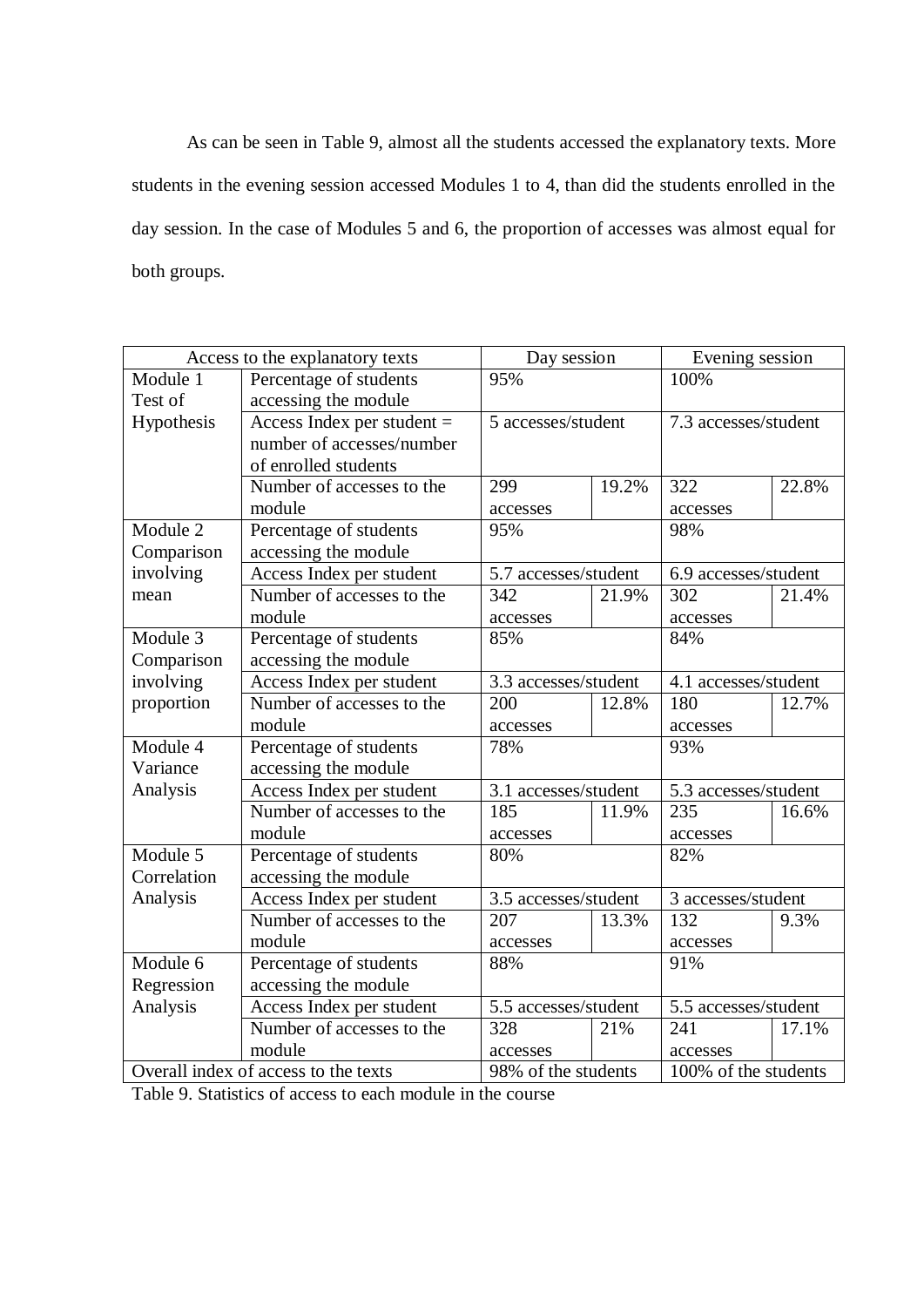### **4.3.5 Tutorials**

Tutorials are texts that explain how to apply the statistical tools presented in the discipline, by means of software (SPSS – Statistical Package for Social Sciences - or Microsoft Excel). They also indicate how to analyze the results obtained. The data shows that the majority of students in both sessions accessed this material - 95% of the students in the day session and 98% of those in the evening session. The proportion of accesses per student also demonstrates that the students in the evening session logged onto this material more often than the other group. The reasons might be as follows: the students enrolled in the day session may have saved the tutorial files in their computers for access off-line; the students in the evening session may have accessed more the tutorials in video format, which can only be done through the site, with the corresponding increase in the number of accesses; or the evening students may actually have accessed this material more frequently. The access register does not supply data to reach any conclusions in this regard.

# **4.3.6 Glossary**

The glossary is made up of a list of statistical concepts, relevant to the course, and their definitions. This resource was seldom used during the semester. Although the number of accesses was low, the students enrolled in the evening course used it more frequently, and a higher percentage of them searched the glossary. Table 10 presents the statistics of access.

| Accesses to the glossary              | Day session        | Evening session    |
|---------------------------------------|--------------------|--------------------|
| Total number of accesses              | 8 accesses         | 26 accesses        |
| Overall index of access $=$ number of | 0.1 access/student | 0.6 access/student |
| accesses/number of enrolled students  |                    |                    |
| Percentage of students who searched   | 7%                 | 23%                |
| the glossary                          |                    |                    |

Table 10. Statistics of the glossary search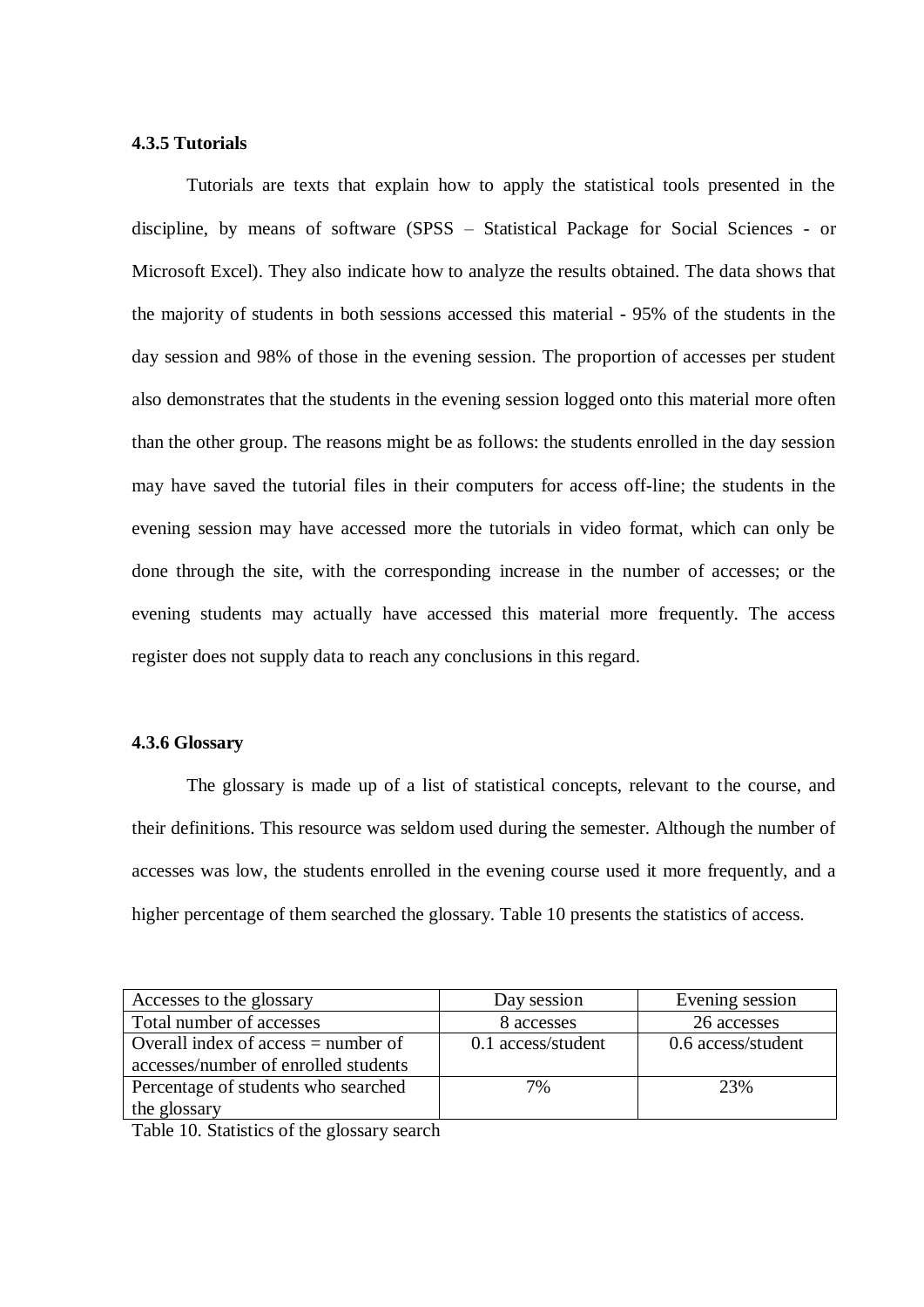### **4.3.7 Survey**

Thirteen mandatory surveys and two optional ones were conducted during the semester. They included items regarding the students' opinion about the discipline, the virtual learning environment as well as their perception of the quality of the discipline.

The LaViE environment allows any user, regardless of whether he/she is enrolled in the disciplines or registered in the environment, to vote in the surveys. Users can vote as many times as they wish in the same survey. Furthermore, the system does not store the option chosen by the user, i.e. the student can vote several times in the same survey and chose different alternatives every time. Thus, the results of the survey could not be used as student feedback for the discipline, as was originally intended. This tool was utilized only to encourage the students to log onto the environment. Table 11 presents the statistics of the votes in the surveys. It should be noted that surveys 1 to 13 were mandatory, and surveys 14 and 15 were optional.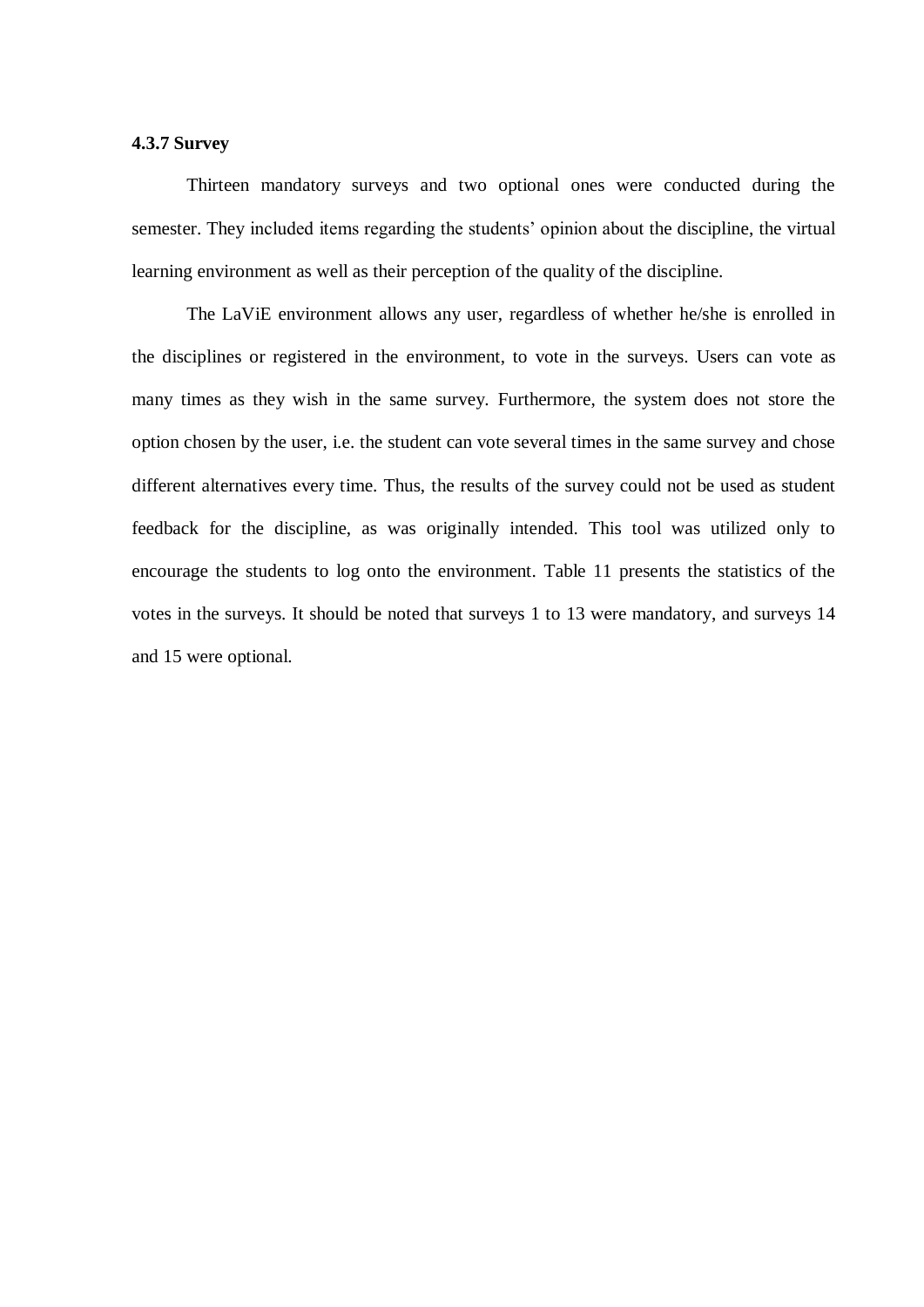| Votes in the surveys                                                                 |                                                                                           | Day session         | <b>Evening session</b> |
|--------------------------------------------------------------------------------------|-------------------------------------------------------------------------------------------|---------------------|------------------------|
| Survey 1                                                                             | Participation index $=$<br>number of students who<br>voted/number of enrolled<br>students | 75% of the students | 84% of the students    |
|                                                                                      | Voting Index $=$ total<br>number of votes/number<br>of enrolled students                  | 1.3 votes/student   | 1.8 votes/student      |
| Survey2                                                                              | Participation index                                                                       | 75% of the students | 89% of the students    |
|                                                                                      | Voting index                                                                              | 1.1 votes/student   | 1.5 votes/student      |
| Survey3                                                                              | Participation index                                                                       | 75% of the students | 95% of the students    |
|                                                                                      | Voting index                                                                              | 1.1 votes/student   | 1.4 votes/student      |
| Survey4                                                                              | Participation index                                                                       | 70% of the students | 73% of the students    |
|                                                                                      | Voting index                                                                              | 1 vote/student      | 1 vote/student         |
| Survey <sub>5</sub>                                                                  | Participation index                                                                       | 87% of the students | 82% of the students    |
|                                                                                      | Voting index                                                                              | 1.6 votes/student   | 1.3 votes/student      |
| Survey <sub>6</sub>                                                                  | Participation index                                                                       | 92% of the students | 86% of the students    |
|                                                                                      | Voting index                                                                              | 1.8 votes/student   | 1.4 votes/student      |
| Survey7                                                                              | Participation index                                                                       | 80% of the students | 77% of the students    |
|                                                                                      | Voting index                                                                              | 1.1 votes/student   | 1 vote/student         |
| Survey <sub>8</sub>                                                                  | Participation index                                                                       | 92% of the students | 80% of the students    |
|                                                                                      | Voting index                                                                              | 1.1 votes/student   | 1 vote/student         |
| Survey9                                                                              | Participation index                                                                       | 93% of the students | 77% of the students    |
|                                                                                      | Voting index                                                                              | 1.1 votes/student   | 1 vote/student         |
| Survey10                                                                             | Participation index                                                                       | 88% of the students | 77% of the students    |
|                                                                                      | Voting index                                                                              | 1.2 votes/student   | 1 vote/student         |
| Survey11                                                                             | Participation index                                                                       | 75% of the students | 73% of the students    |
|                                                                                      | Voting index                                                                              | 0.9 votes/ student  | 1 vote/student         |
| Survey12                                                                             | Participation index                                                                       | 90% of the students | 82% of the students    |
|                                                                                      | Voting index                                                                              | 1.3 votes/student   | 1.3 votes/student      |
| Survey13                                                                             | Participation index                                                                       | 95% of the students | 89% of the students    |
|                                                                                      | Voting index                                                                              | 1.5 votes/student   | 1.3 votes/student      |
| Survey14                                                                             | Participation index                                                                       | 57% of the students | 55% of the students    |
|                                                                                      | Voting index                                                                              | 0.7 votes/student   | 0.7 votes/student      |
| Survey15                                                                             | Participation index                                                                       | 57% of the students | 61% of the students    |
|                                                                                      | Voting index                                                                              | 0.8 votes/student   | 1 vote/student         |
| Total number of accesses                                                             |                                                                                           | 1043 accesses       | 773 accesses           |
| Overall Participation Index $=$ total number of<br>votes/number of enrolled students |                                                                                           | 17.4 votes/student  | 17.6 votes/student     |

Table 11. Statistics of votes in the surveys

The students enrolled in the evening course had greater participation in the initial surveys, while those attending the day session participated more actively in the final required surveys. As a rule, both groups had lower participation in the optional surveys than in the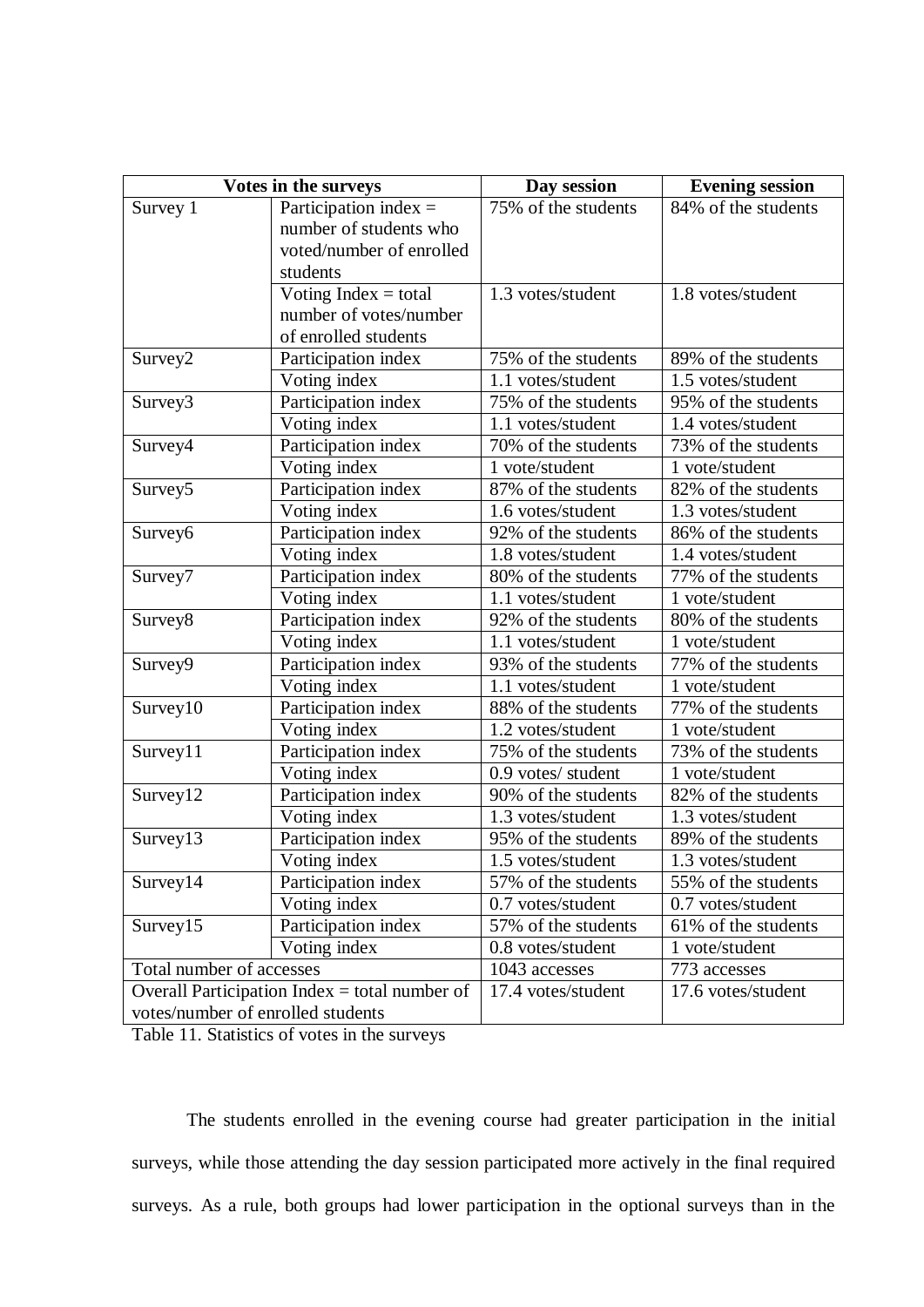mandatory ones. Taking into consideration the overall participation index, both groups had approximately the same level of participation in the surveys.

# **4.4 Students' assessment of their experience in the discipline**

From the students' point of view, e-mail played a very significant role during the course because the time to respond was short (maximum of 24 hours), which allowed them to elucidate their doubts very quickly. The dynamics of the use of this tool also afforded them greater contact with the faculty/tutor, which, in turn, gave them the certainty that they could get help any time.

A large number of messages were sent to request information about the course. According to the students it was more practical to send the tutor an e-mail asking for the information than to consult the summary of the discipline, which contains all the course information. Likewise, the reminder e-mails sent by the tutor were considered very useful to keep up to date with the activities of the discipline.

Overall, the students did not value the activities in the forum. The comparative grading system generated great anxiety because the students who posted more consistent messages would receive higher grades. The joint participation of the groups also generated a large number of messages, which discouraged their reading. Many students did post their messages but did not log onto the forum afterwards to check the comments from their colleagues and, thus, continue interacting. Furthermore, due to the large number of participants, it became difficult to have new comments for the forum, especially on the last days of the discussion, when a large number of ideas had already been addressed and analyzed. Thus, many students participated in the forum because it was required for their grade. Many of them did not read the whole article but only parts of it, so as to have an issue to discuss in the forum. This could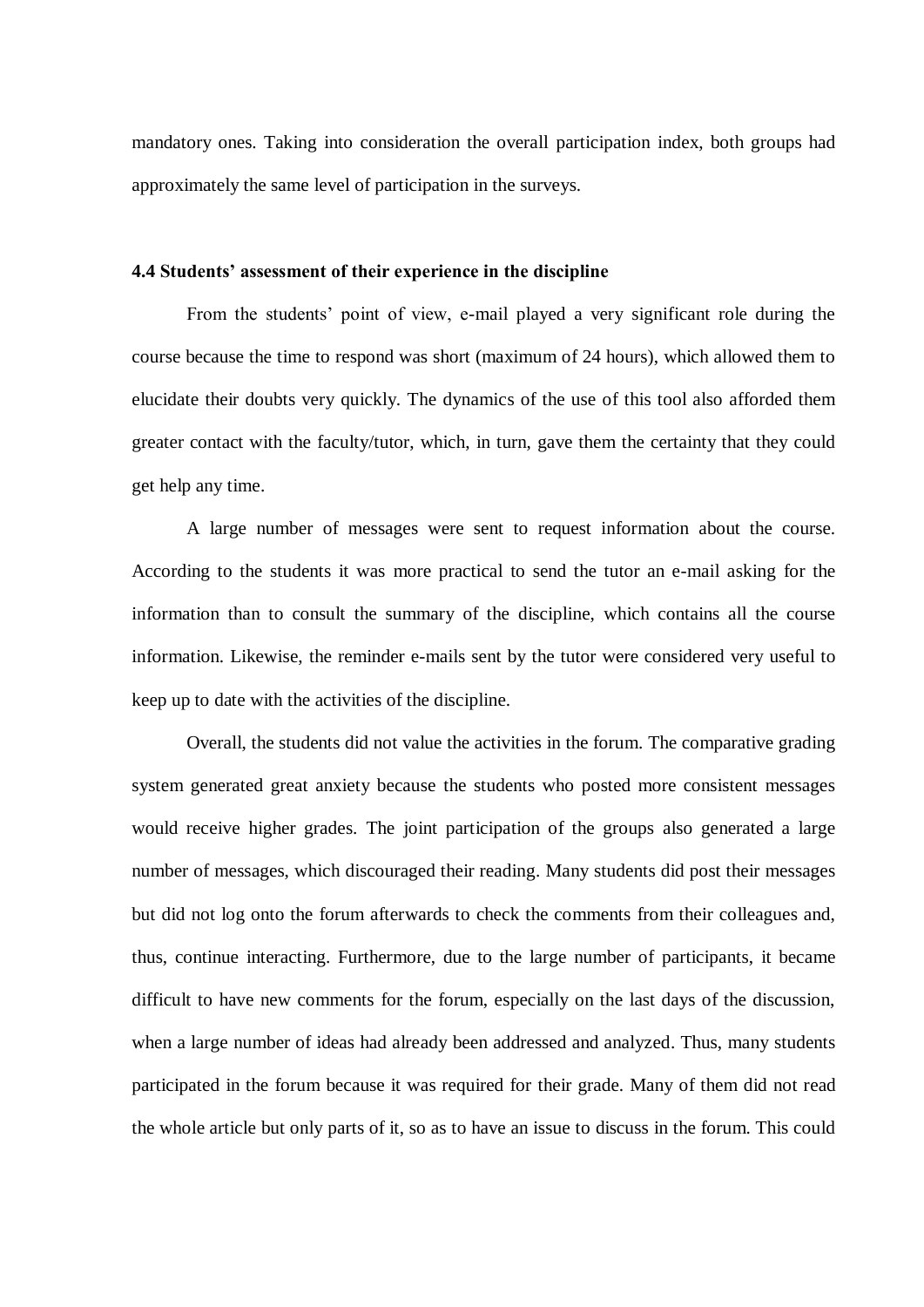be avoided by requesting them to turn in a summary of the article that was discussed, or a summary of the forum discussions.

According to the students, forums are interesting only when people can actually get involved and participate in the discussions. This tool enables them to learn their colleagues' opinions, present theirs and clear any doubts they might have. To reach this level of involvement the students suggested having only one forum during the semester, since this activity demands time to reflect on it. Working with smaller groups might also reduce the repetitions and encourage more students to participate, as there would be fewer messages to read.

It was also suggested to have a summary of the forum presented during the regular class time, as an overall view of the discussion would raise people's interest in the activity.

Having to participate in the forum, together with the students from another group that they did not know personally, intimidated many students. They felt apprehensive about commenting on other colleagues' messages or responding to them. The instructions to participate in the forum were considered quite relevant because they highlighted the key items in the articles, which kept their debate focused on statistics.

Besides these educational forums, the students suggested having a permanent forum for doubts and suggestions on the course, which would reduce the need for e-mails.

Finally, the forum tool in the LaViE environment was described as impractical and difficult for browsing because all the messages are posted on the browser page, which discourages people from accessing.

Although few students actually participated in the chat, it was considered a very practical tool to elucidate doubts, especially the most urgent ones that could not wait for an answer by e-mail. The duration of the chats was described as limited, and it was suggested to have longer chat sessions on the days the papers were due, or on the days of the tests.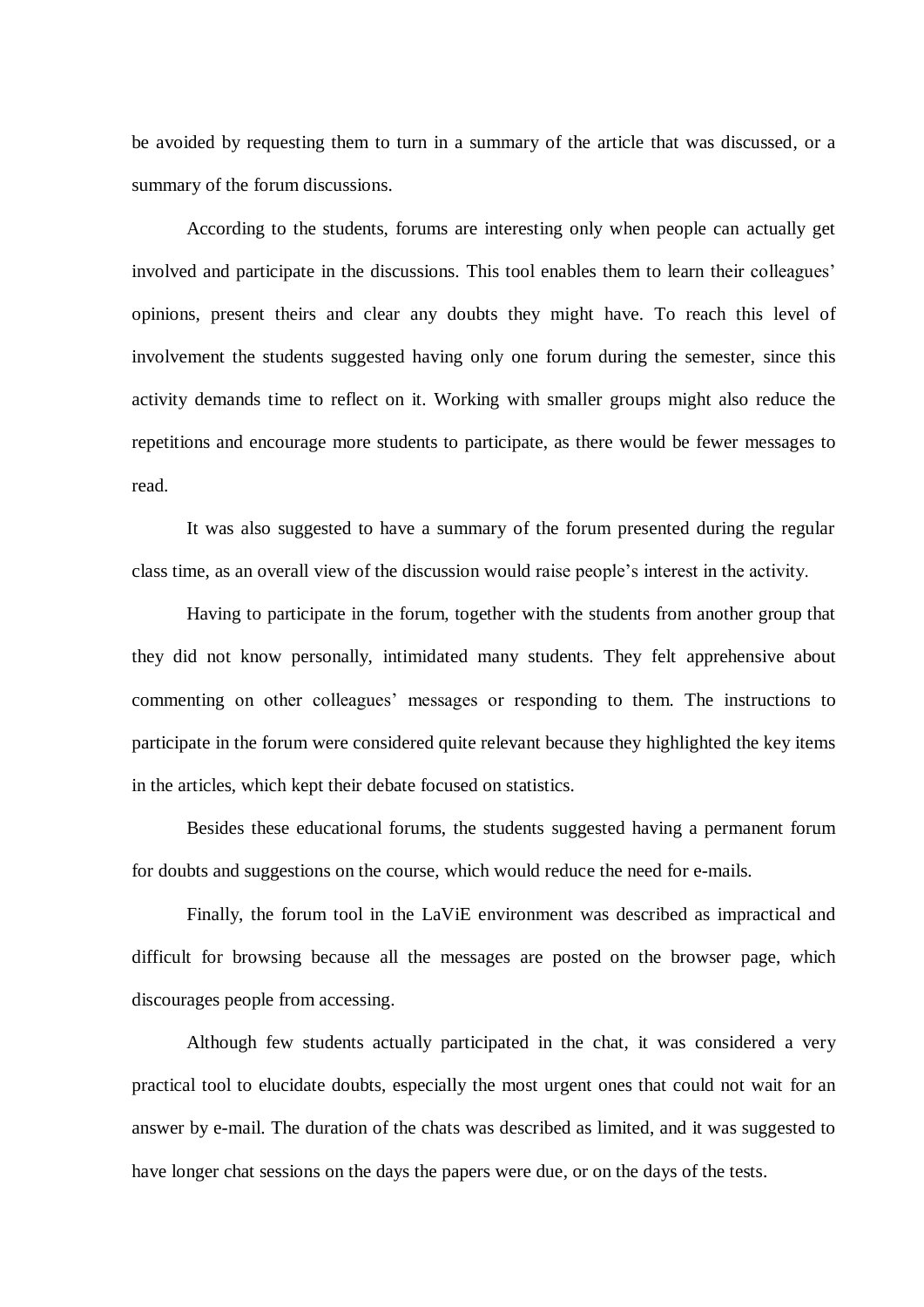On the other hand, since this is a synchronous activity in which the messages appear in the order in which they were sent, it is difficult to follow up the discussion with many people interacting simultaneously. The MSN tool was suggested as an alternative that would allow students to clarify their doubts without a fixed schedule, in a synchronous and individual way, or even in small groups.

The texts were described as thorough, clear and objective, which reduced the need to take notes during the classroom sessions. The objectivity of the texts also enabled the students who were absent from these sessions to study and learn the content without difficulty. Many course participants studied just the contents published on the site, and they used books only for more thorough explanations. The texts were considered appropriate for the purpose of the discipline.

The tutorials were the most highly appreciated of all the course materials. They were described as highly explanatory and useful for the projects, which made the SPSS easy and even funny to use. Dividing the tutorials into chart creation and chart analysis also facilitated the learning process.

The tutorials were limited in that they presented only one example of application for each statistical tool; thus, the students found it difficult to apply the tools in other situations. Furthermore, the tutorials present an analysis for each chart, but they do not indicate how to draw an overall conclusion of the data, nor which charts are actually relevant for the analysis. Finally, the tutorials present only the functions that will be used to apply the statistical tools in this particular discipline, which is far less than the software has to offer.

During the focus groups, only two students declared having used the glossary, although they were instructed to do so in each module. These students considered the glossary useful for the slight conceptual doubts that came up as they studied the modules. Thus, the glossary does meet its intended function, despite the low level of participation.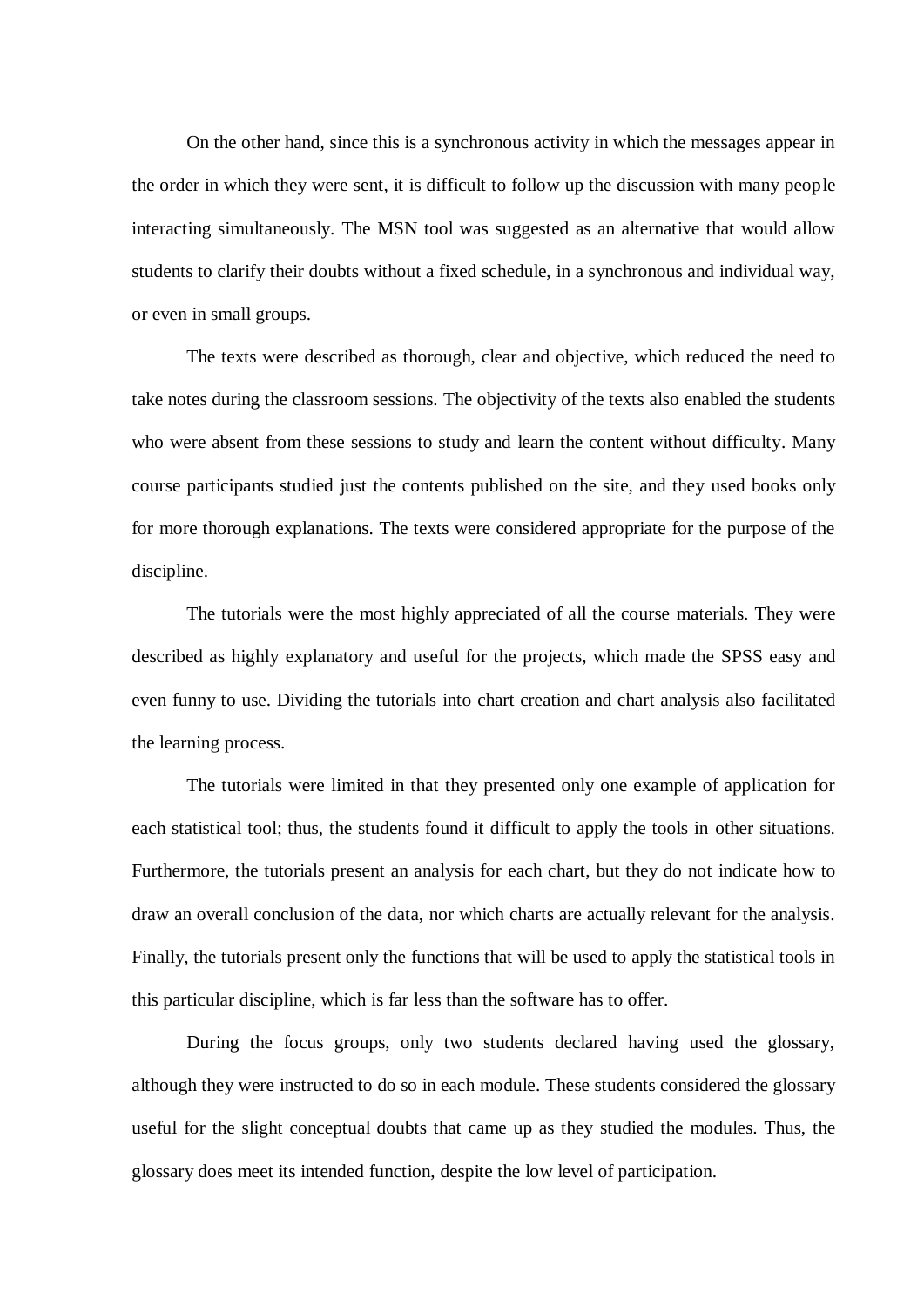The survey allows people to vote as often as they wish and on different alternatives. As the students were not informed that they had already voted in a specific survey, they felt insecure and found it difficult to manage their participation in this tool. Since they did not have this type of control, they would vote every time they logged onto the site. Although the survey addressed issues regarding their opinion about the course, the fact that they could vote several times distorted the results, which proved discouraging.

The students thought it was interesting to be able to express their opinion about the discipline, but the distorted results made it a useless task. The mandatory nature of this activity demands that they log onto the site, which may also encourage them to check the other resources, as for example, texts, tutorials, etc. However, this obligation also led some students to vote on any alternative, or even the most negative one, as a way to express their lack of interest.

### **5 Conclusions**

The present article has analyzed the use of distance education tools for the teaching of statistics applied to administration, in a hybrid discipline. The LaViE virtual learning environment was used during the course, and different digital contents were offered to the students (texts, tutorials and glossary). Discussions were held via forums and chats and surveys were also conducted. Students received support via e-mail.

There was large-scale use of the texts and tutorials, although it was not a course requirement. The reason was that, both the tests and the required papers demanded studying the statistical techniques presented during the course, and this content was included in the mentioned materials. The purpose of the glossary was to clarify any conceptual doubts that the students might have had as they studied the theoretical materials. Few students used this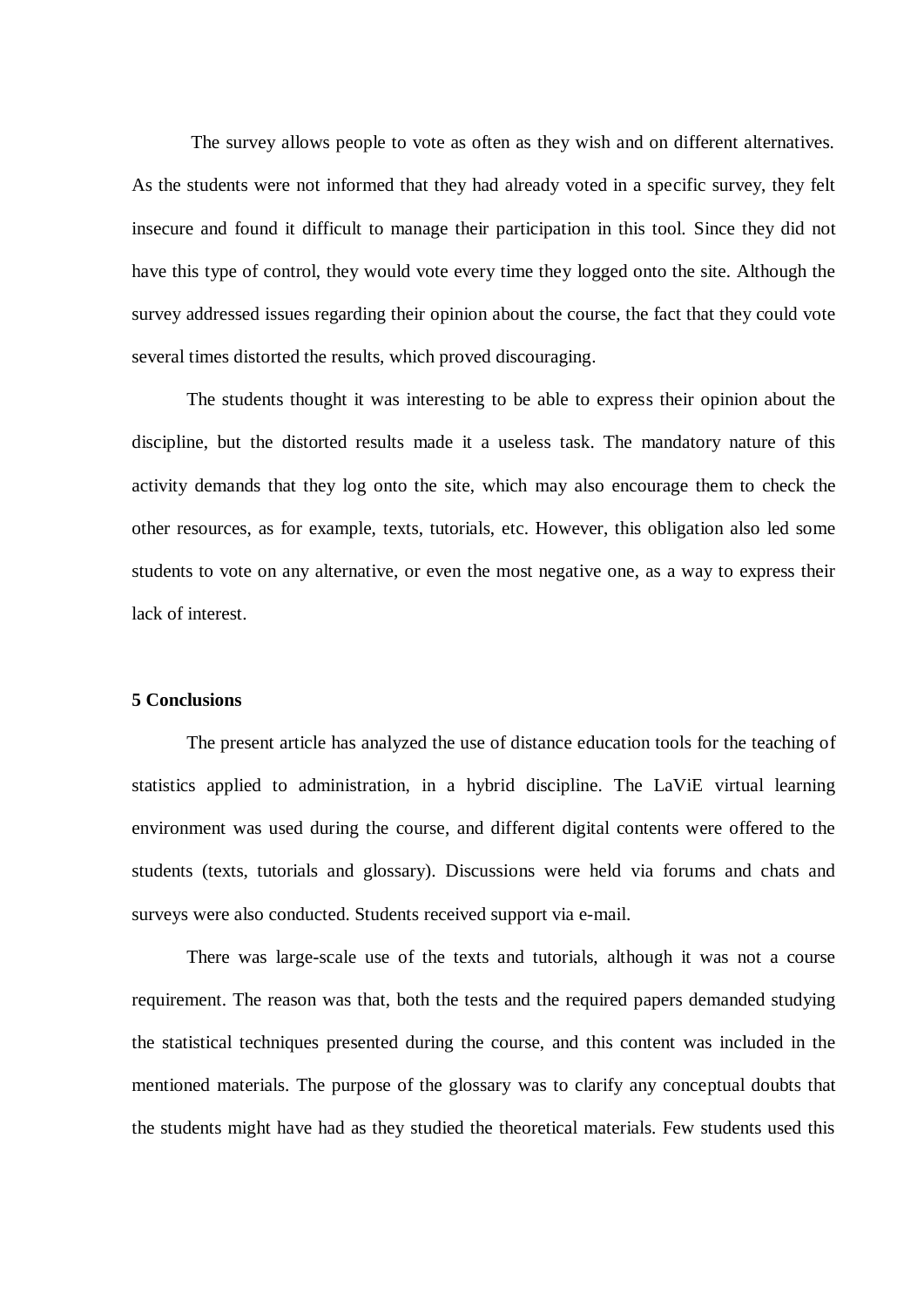resource, although they were advised to do so in case of doubt. However, the students that did access the glossary rated as a useful tool, which means that the tool fulfills it intended role.

As regards the communication tools, e-mails were widely used to resolve administrative issues about the discipline, as for example, deadlines for papers, test schedules, etc. It was expected that e-mails would be used to solve doubts regarding course content, but this did not occur.

Chats were used as an optional resource to clarify doubts during the semester. Due to their synchronous nature, few students participated in the chats. Nevertheless, the students that did participate found this tool quite useful and efficient to elucidate their doubts. It should also be highlighted that the chat discussions were actually focused on resolving the doubts without digressing to other issues not related with the discipline. Thus, despite the low participation index, the chats also accomplished their goal.

The forum discussions were mandatory, and the majority of the students participated in them. However, of all the communication tools used in the course, the forum was the one the students appreciated the least. Not only was participation obligatory, but the grades were distributed comparatively among the students, i.e. the student who posted the largest number of messages and of the highest quality – including new, relevant issues consistent with the theory – would receive the highest grade. This generated great anxiety among the students, and the tool received a negative evaluation. Furthermore, the students in the day and evening sessions participated together in the forum, which generated a large number of messages and a certain reticence to interact with strangers.

Forum discussions also demand that the students reflect on the issues, prepare their participation in advance, read their peers' contributions and interact by posting new topics or responding to the active ones. This involves a great amount of time and effort, therefore, three forums in one semester was considered an excessive amount.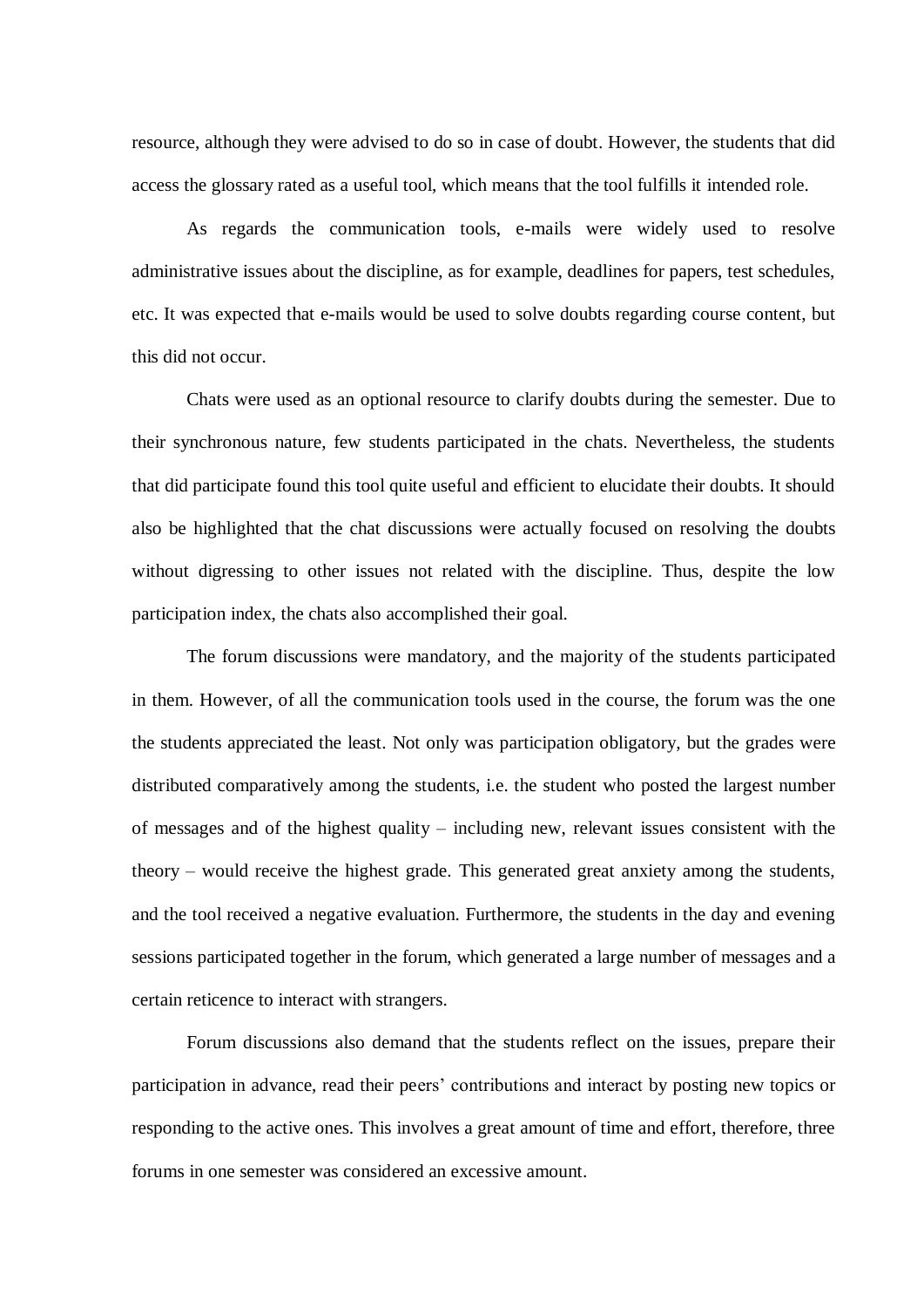On the other hand, the students pointed out as one of the strengths of the forum that it afforded them a chance to express their ideas and arguments and get to know their colleagues' opinions, which also increased their knowledge. The forum encouraged them to use their critical reasoning, as they analyzed the practical application of the statistical techniques presented in the discipline, so it can be said that the forum achieved its goal.

The main purpose of the surveys was to learn the students' opinion about the discipline, in order to identify the problems during the semester and be able to solve them. A second objective was to encourage access to the virtual environment, since participation in the surveys was mandatory and they were conducted on a weekly basis. The items in the surveys covered questions about the appropriateness of the suggested work load, the planned activities, etc.

Given that the virtual environment allows anyone to vote in the surveys - students enrolled in the discipline or not - and more than one vote may be cast per survey, the results are not reliable to assess the students' opinion, and this fact generated discontent on their part. Yet, despite this limitation, the mandatory nature of this resource did encourage the students to log onto the virtual environment, as was intended.

Overall, the experience of using distance education technologies in the discipline under study was successful, which demonstrates the actual possibility of using these tools for the teaching of applied statistics. This could be made more flexible, as the students gain more freedom to manage their time and place of study, thus becoming more actively involved in their own educational process.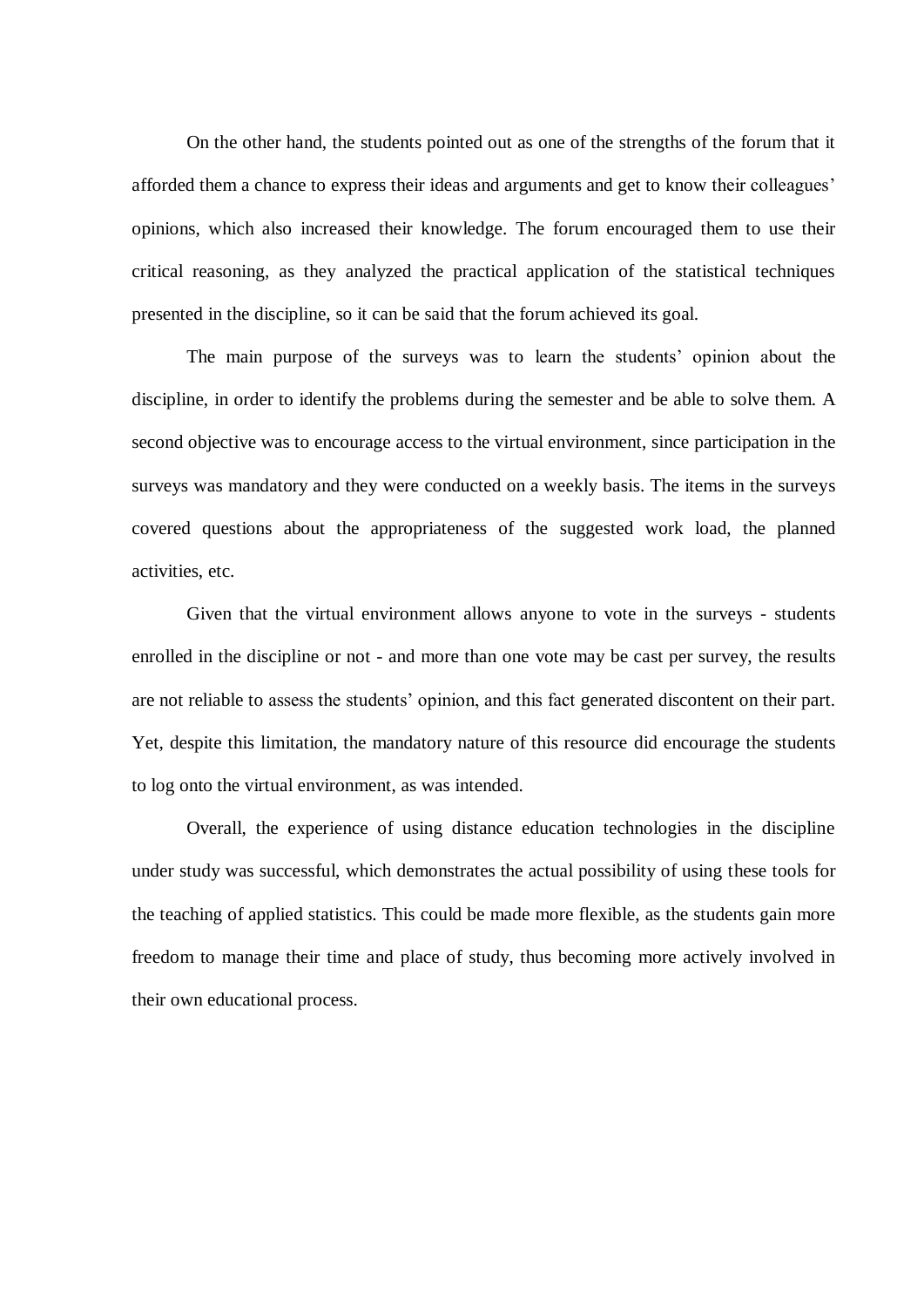#### **References**

BEUCHOT, A.; BULLEN, M. Interaction and interpersonality in online discussion forums. **Distance Education**, London, v. 26, n. 1, p. 67-87, May. 2005.

BORBA, S. F.; AYROSA, P. P. S. da. *Uma experiência da aplicação da educação a distância via internet como ferramenta complementar a cursos presenciais*. In: CONGRESSO INTERNACIONAL DE EDUCAÇÃO A DISTÂNCIA, 8., 2001, Brasília. **Anais...** Brasília: Associação Brasileira de Educação a Distância, 2001. Available at: [<http://www.abed.org.br>](http://www.abed.org.br/). Access on: 04 Feb. 2007.

BORGES, M. K. *Educação semi-presencial: desmistificando a educação a distância*. In: CONGRESSO INTERNACIONAL DE EDUCAÇÃO A DISTÂNCIA, 12., 2005, Florianópolis. **Anais...** Florianópolis: Associação Brasileira de Educação a Distância, 2005. Available at: [<http://www.abed.org.br>](http://www.abed.org.br/). Access on: 03 Feb. 2007.

BRASIL. Decreto nº2494, dated 10 Feb. 1998. Regulates Art. 80 of LDB (Law nº9394/96). **Diário Oficial da União**, Brasília, DF, 11 Feb. 1998. Available at: [<http://www.mec.gov.br/seed/regulamenta.shtm>](http://www.mec.gov.br/seed/regulamenta.shtm). Access on: 11 May. 2005.

BRASIL. Portaria nº. 4.059, dated 10 Dec. 2004. Regulates Art. 81 of LBD (Law nº. 9.394/96) and Art. 1º of Decreto nº 2.494/98. **Diário Oficial da União**, Brasília, DF, 13 Dec. 2004. Available at: [<http://portal.mec.gov.br/sesu/arquivos/pdf/nova/acs\\_portaria4059 .pdf>](http://portal.mec.gov.br/sesu/arquivos/pdf/nova/acs_portaria4059%20.pdf). Access on: 27 Feb. 2007.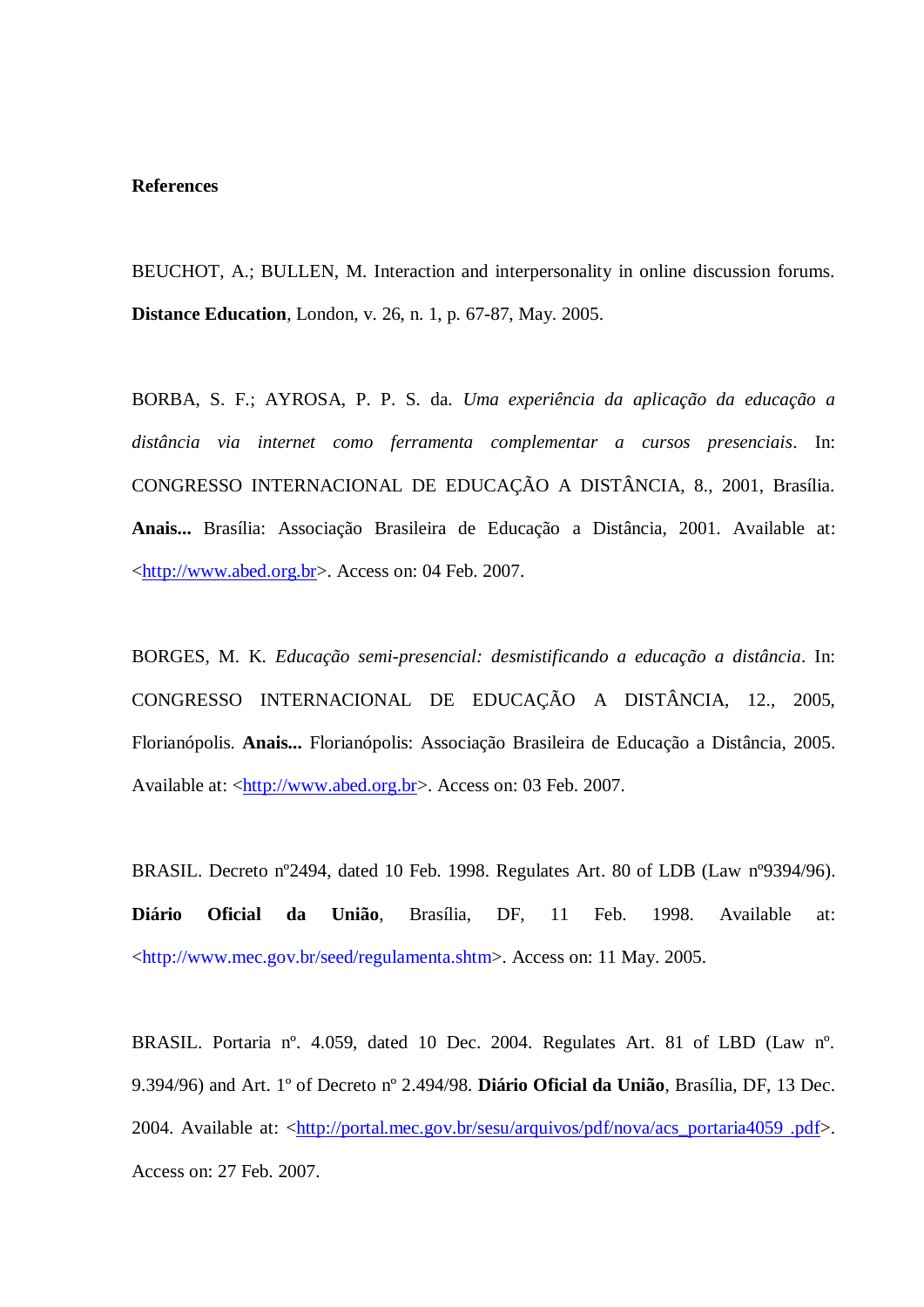CARVALHO NETO, S.; ZWICKER, R.; CAMPANHOL, E. M. *Ensino on-line na graduação de Administração: um estudo de prós, contras e da possibilidade de implantação de um ambiente virtual de aprendizagem em uma IES do estado de São Paulo*. In: ANPAD, 30., 2006, Salvador. **Anais...** Salvador: Associação Nacional de Pós-Graduação e Pesquisa em Administração, 2006.

CAVALHEIRO, C. R.; IKEDA, A. A. *Entendendo as barreiras e os facilitadores de elearning*. In: ASAMBLEA ANUAL CLADEA, 40., 2005, Santiago de Chile. **Anais...** Santiago de Chile: Consejo Latinoamericano de Escuelas de Administración, 2005.

FILATRO, A. *Design instrucional contextualizado: educação e tecnologia*. São Paulo: Ed. Senac São Paulo, 2004. 215 p.

FILATRO, A.; PICONEZ, S. C. B. *Design instrucional contextualizado*. In: CONGRESSO INTERNACIONAL DE EDUCAÇÃO A DISTÂNCIA, 11., 2004, Salvador. **Anais...** Salvador: Associação Brasileira de Educação a Distância, 2004. Available at: [<http://www.abed.org.br>](http://www.abed.org.br/). Access on: 29 Jan. 2007.

FREITAS, A. S. de; BERTRAND, H. *Ensino a distância no Brasil: avaliação de uma parceria universidade-empresa*. In: ANPAD, 30., 2006, Salvador. **Anais...** Salvador: Associação Nacional de Pós-Graduação e Pesquisa em Administração, 2006.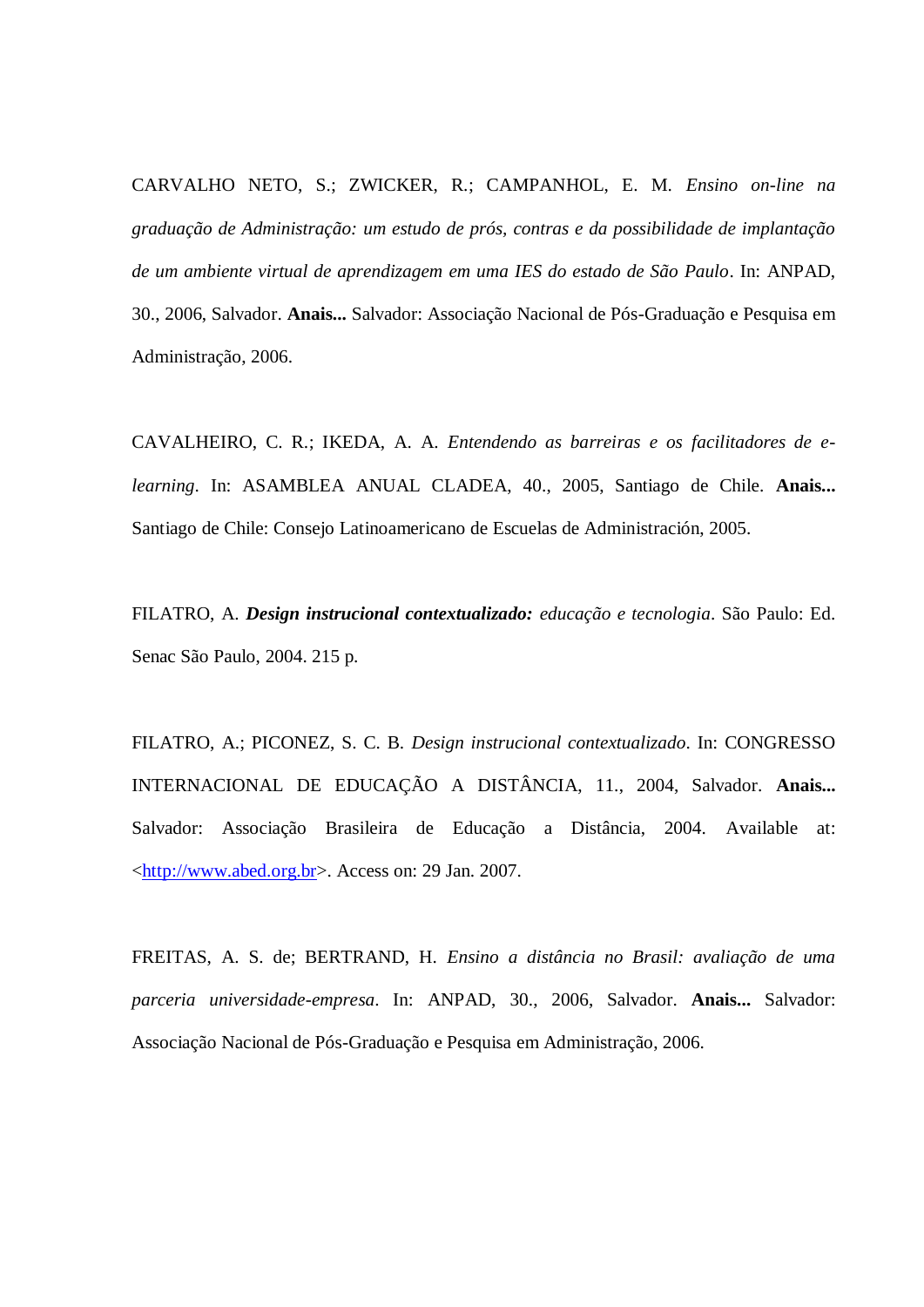GARRISON, D. R.; CLEVELAND-INNES. Facilitating cognitive presence in online learning: interaction is not enough. **The American Journal of Distance Education**, Mahwah, v.19, n.3, p. 133-148, 2005.

LAAT, M. D.; LALLY, V. It's not so easy: researching the complexity of emergent participant roles and awareness in asynchronous networked learning discussions. **Journal of Computer Assisted Learning**, Osney Mead, v. 20, p. 165-171, 2004.

LAVIE – Laboratório Virtual de Estatística Aplicada à Administração. Available at: [<http://www.npt.com.br/lavie>](http://www.npt.com.br/lavie).

MABRITO, M. A study of synchronous versus asynchronous collaboration in an online business writing class. **The American Journal of Distance Education**, Mahwah, v. 20, n. 2, p. 93-107, 2006.

MARTINS, G. A. de. *Estudo de caso: uma estratégia de pesquisa*. São Paulo: Atlas, 2006. 96 p.

MENEGHETTI NETO, A. *Interações de ensino a distância: um estudo de caso*. In: CONGRESSO INTERNACIONAL DE EDUCAÇÃO A DISTÂNCIA, 11., 2004, Salvador. **Anais...** Salvador: Associação Brasileira de Educação a Distância, 2004. Available at: [<http://www.abed.org.br>](http://www.abed.org.br/). Access on: 29 Jan. 2007.

NOLAN, D.; SPEED, T. P. Teaching statistics theory through applications. **The American Statistician**, Alexandria, v. 53, 4, p. 370-375, Nov. 1999.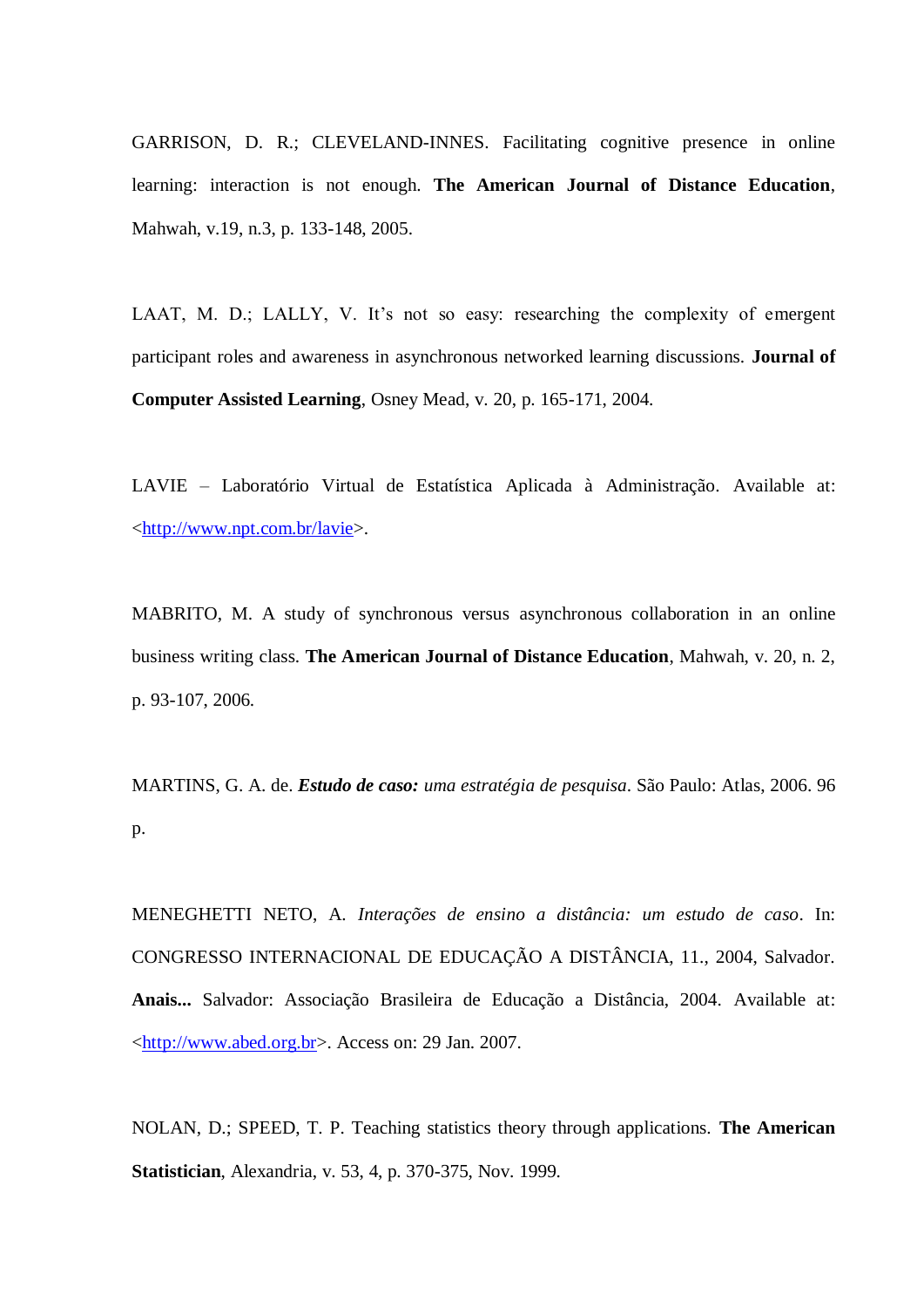NUNES, I. B. *Noções de educação a distância*. **Revista de Educação a Distância**, Brasília, n.4/5, p.7-25, dez. 1993. Available at: [<http://www.intelecto.net/ead/ivonio.html>](http://www.intelecto.net/ead/ivonio.html). Access on: 02 Feb. 2007.

PAN, W.S. The challenges of teaching statistics in the current techonology environment. **Journal of American Academy of Business**, Cambridge, v. 3, p. 351-355, Sep. 2003.

PINHEIRO, M. A. *Estratégias para o design instrucional de cursos pela internet: um estudo de caso*. 2002. 82 f. Dissertation (Masters in Industrial Engineering) – Graduate program in Industrial Engineering, Universidade Federal de Santa Catarina, Florianópolis, 2002. Available at: < [http://teses.eps.ufsc.br/tese.asp>](http://teses.eps.ufsc.br/tese.asp). Access on: 25 Jan. 2007.

RAMOS, B. S. S. da. *Interações mediadas pela tecnologia digital: a experiência do fórum virtual em um projeto de educação a distância*. In: CONGRESSO INTERNACIONAL DE EDUCAÇÃO A DISTÂNCIA, 12., 2005, Florianópolis. **Anais...** Florianópolis: Associação Brasileira de Educação a Distância, 2005. Available at: [<http://www.abed.org.br>](http://www.abed.org.br/). Access on: 29 Jan. 2007.

RODRIGUES, R. C. *A implementação de projeto de atividades não-presenciais em cursos presenciais do ensino superior – uma reflexão sobre a prática*. In: CONGRESSO INTERNACIONAL DE EDUCAÇÃO A DISTÂNCIA, 12., 2005, Florianópolis. **Anais...** Florianópolis: Associação Brasileira de Educação a Distância, 2005. Available at: [<http://www.abed.org.br>](http://www.abed.org.br/). Access on: 29 Jan. 2007.